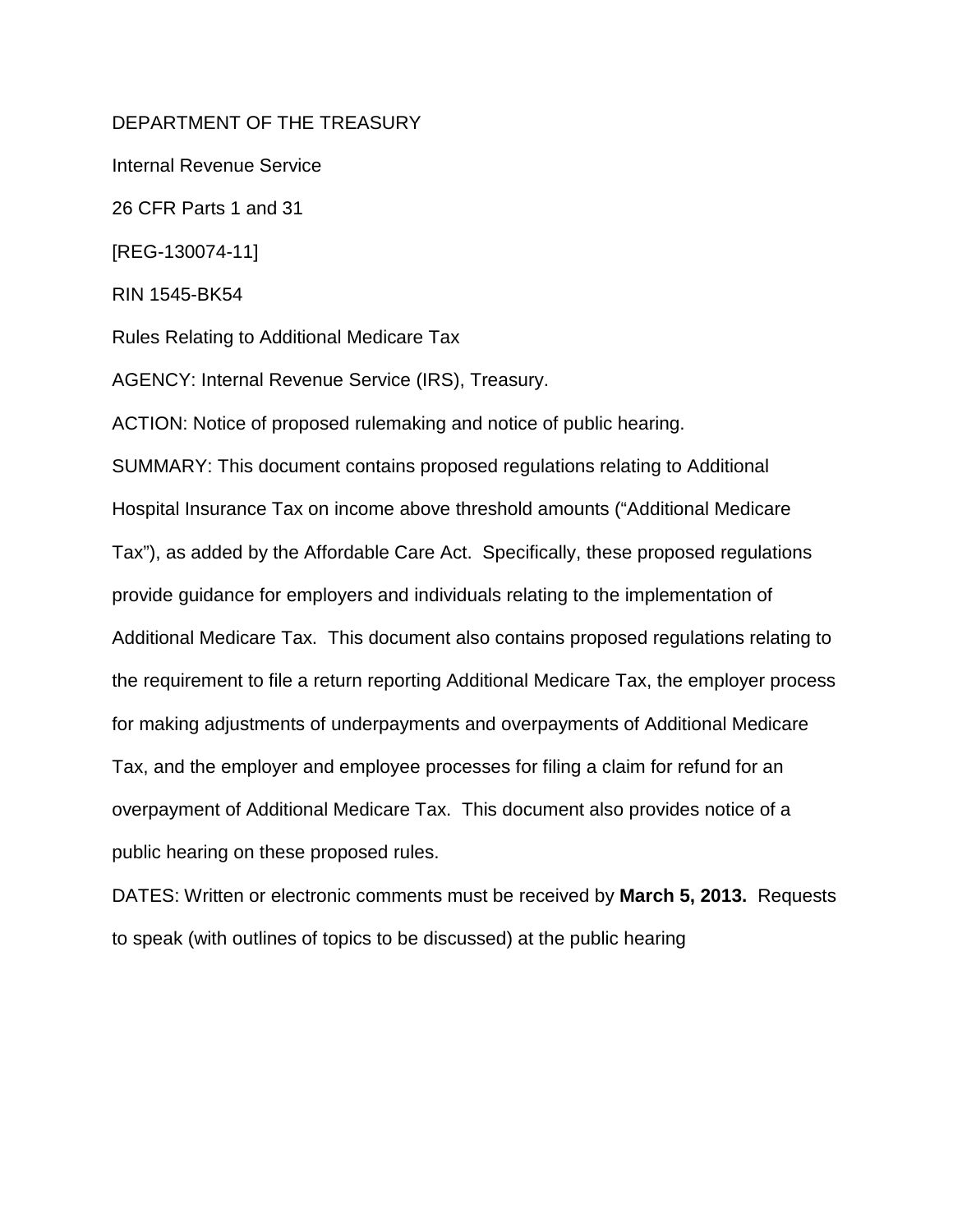scheduled for April 4, 2013, must be received by **February 28, 2013**.

ADDRESSES: Send submissions to: CC:PA:LPD:PR (REG-130074-11), room 5205, Internal Revenue Service, P.O. Box 7604, Ben Franklin Station, Washington, DC 20044. Submissions may be hand-delivered Monday through Friday between the hours of 8 a.m. and 4 p.m. to CC:PA:LPD:PR (REG-130074-11), Courier's Desk, Internal Revenue Service, 1111 Constitution Avenue, NW., Washington, DC, or sent electronically, via the Federal eRulemaking Portal at www.regulations.gov (IRS REG-130074-11). The public hearing will be held in the Auditorium, Internal Revenue Building, 1111 Constitution Avenue, NW, Washington, DC.

FOR FUTHER INFORMATION CONTACT: Concerning the proposed regulations, Andrew K. Holubeck or Ligeia M. Donis at (202) 622-6040; concerning submission of comments, the hearing, and/or to be placed on the building access list to attend the hearing, please contact Oluwafunmilayo (Funmi) Taylor at Oluwafunmilayo.P.Taylor@irscounsel.treas.gov or (202) 622–7180 (not toll-free numbers).

#### SUPPLEMENTARY INFORMATION

#### **Paperwork Reduction Act**

The collection of information contained in these proposed regulations was previously reviewed and approved by the Office of Management and Budget in accordance with the Paperwork Reduction Act of 1995 (44 U.S.C. 3507(d)) under control number 1545-2097. Comments on the collection of information should be sent to the **Office of Management and Budget,** Attn: Desk Officer for the Department of the Treasury, Office of Information and Regulatory Affairs, Washington, DC 20503, with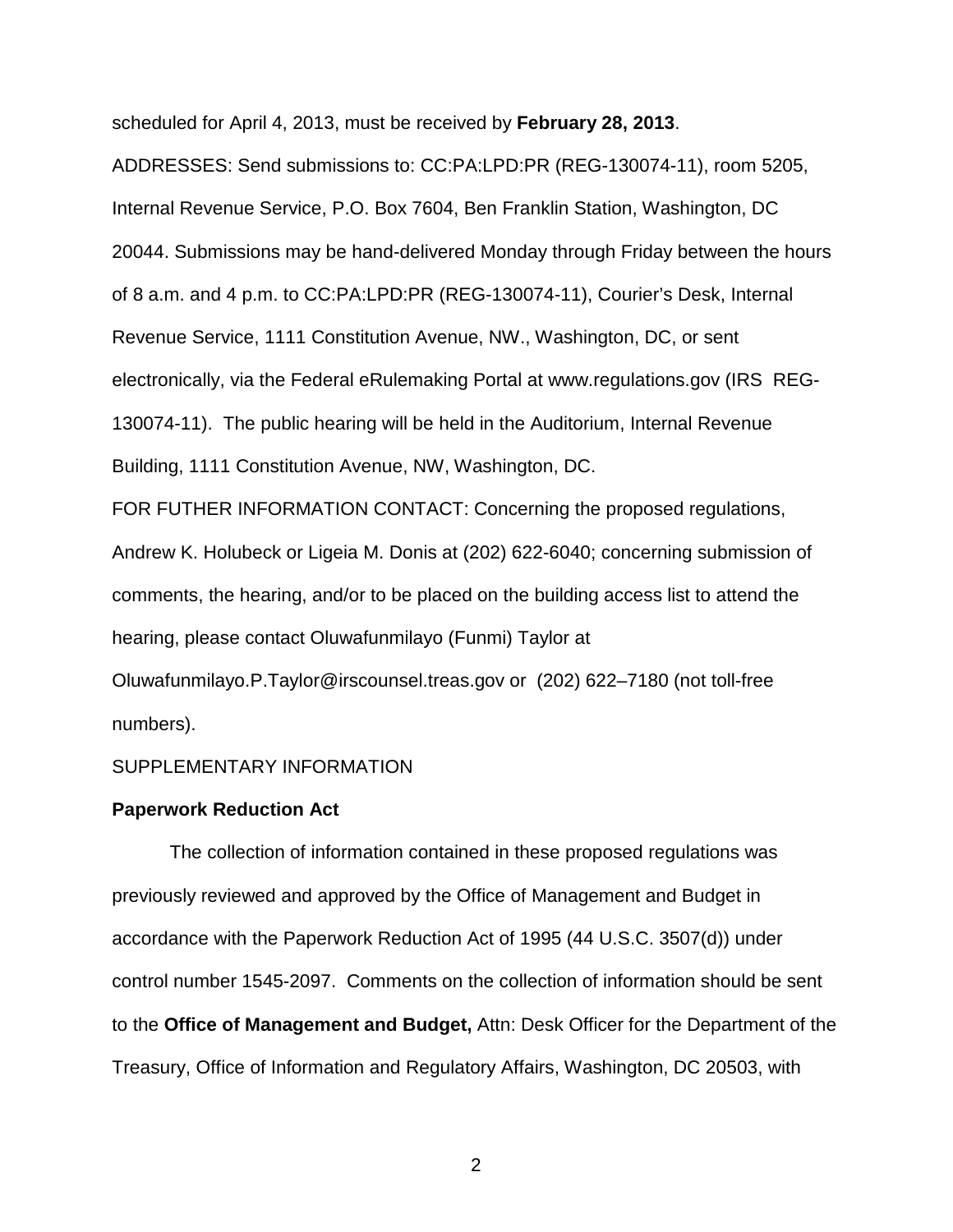copies to the **Internal Revenue Service**, Attn: IRS Reports Clearance Officer, SE:W:CAR:MP:T:T:SP, Washington, DC 20224. Comments on the collection of information should be received by February 5, 2013. Comments are specifically requested concerning:

Whether the proposed collection of information is necessary for the proper performance of the functions of the IRS, including whether the information will have practical utility;

The accuracy of the estimated burden associated with the proposed collection of information; and

Estimates of capital or start-up costs and costs of operation, maintenance, and purchase of services to provide information.

The collection of information in these proposed regulations is in §§31.6011(a)-1, 31.6011(a)-2, 31.6205-1, 31.6402(a)-2, 31.6413(a)-1, and 31.6413(a)-2. This information is required by the IRS to verify compliance with return requirements under section 6011, employment tax adjustments under sections 6205 and 6413, and claims for refund of overpayments under section 6402. This information will be used to determine whether the amount of tax has been reported and calculated correctly. The likely respondents are employers and individuals.

Estimated total annual reporting and/or recordkeeping burden: 1,900,000 hours. Estimated average annual burden per respondent: 1 hour. Estimated number of respondents: 1,900,000.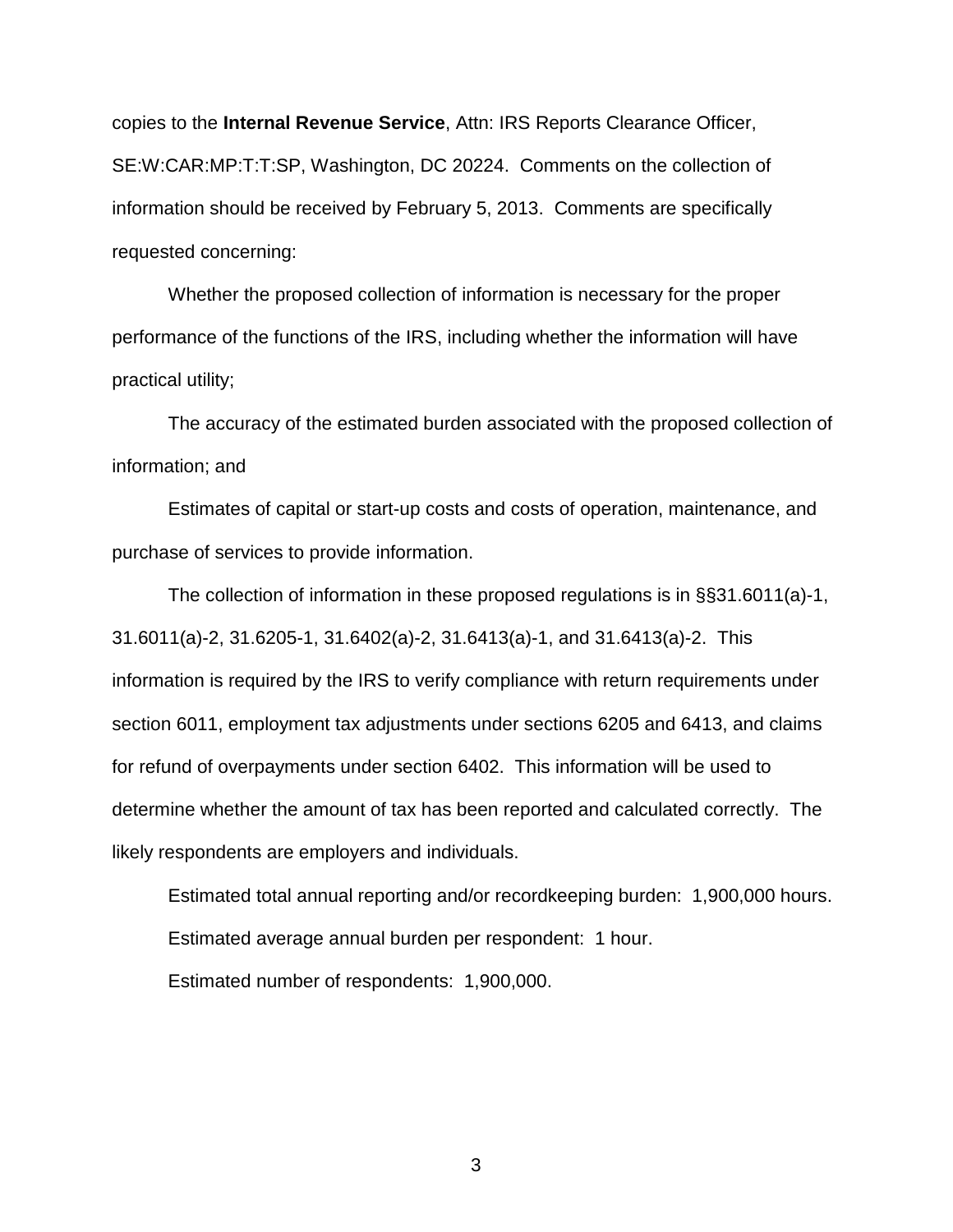An agency may not conduct or sponsor, and a person is not required to respond to, a collection of information unless it displays a valid control number assigned by the Office of Management and Budget.

Books or records relating to a collection of information must be retained as long as their contents may become material in the administration of any internal revenue law. Generally, tax returns and tax return information are confidential, as required by 26 U.S.C. 6103.

#### **Background**

 These proposed regulations are issued in connection with the Additional Hospital Insurance Tax on income above threshold amounts ("Additional Medicare Tax"), as added by section 9015 of the Patient Protection and Affordable Care Act (PPACA), Public Law 111-148 (124 Stat. 119 (2010)), and as amended by section 10906 of the PPACA and section 1402(b) of the Health Care and Education Reconciliation Act of 2010, Public Law 111-152 (124 Stat. 1029 (2010)) (collectively, the "Affordable Care Act"). The proposed regulations include amendments to §1.1401-1 of the Income Tax Regulations, and §§31.3101-2, 31.3102-1, 31.3102-4, 31.3202-1, 31.6011(a)-1, 31.6011(a)-2, 31.6205-1, 31.6402(a)-2, 31.6413(a)-1, and 31.6413(a)-2 of the Employment Tax Regulations. The proposed regulations provide guidance for employers and individuals relating to the implementation of Additional Medicare Tax, including the requirement to withhold Additional Medicare Tax on certain wages and compensation, the requirement to file a return reporting Additional Medicare Tax, the employer process for adjusting underpayments and overpayments of Additional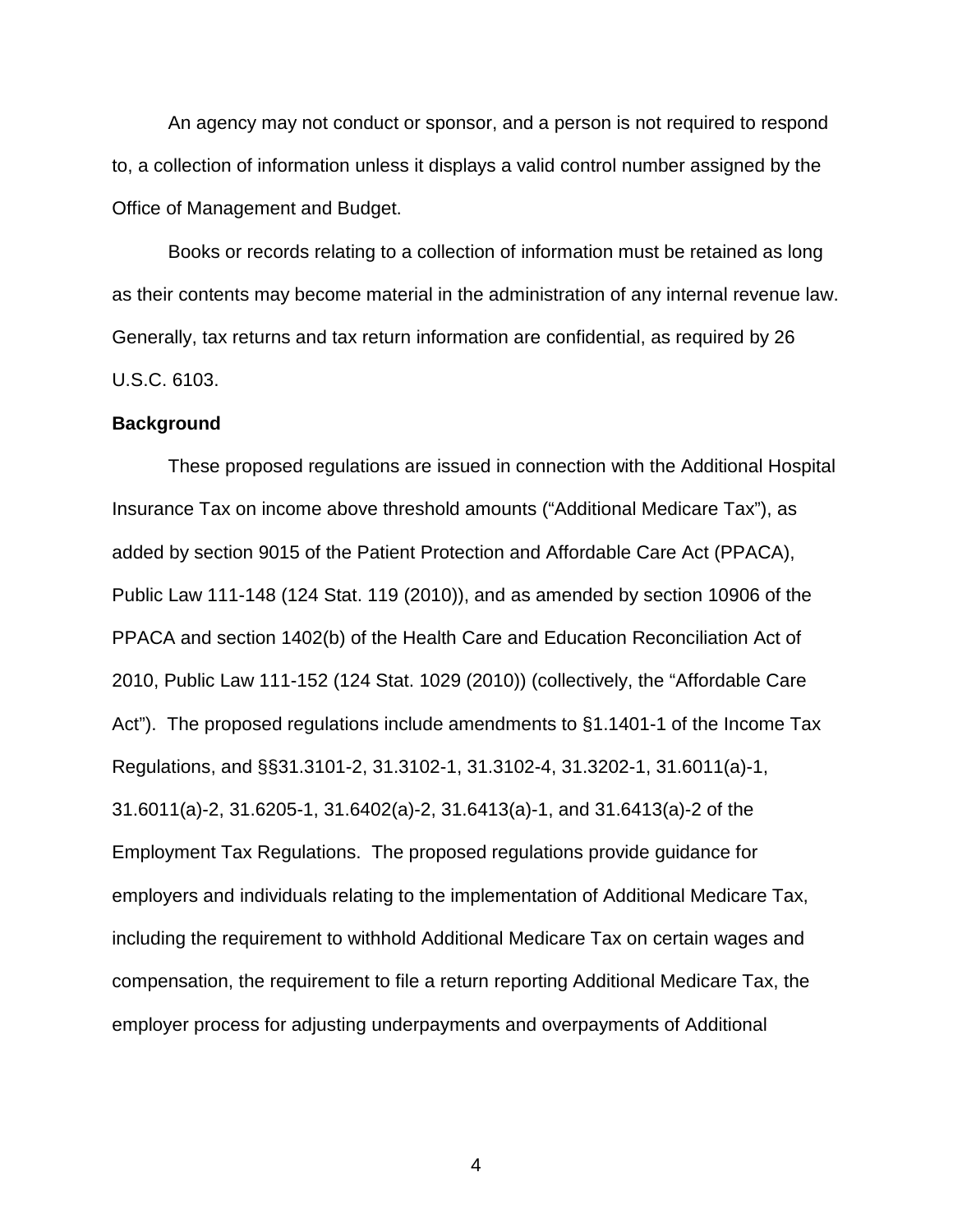Medicare Tax, and the employer and employee processes for filing a claim for refund of Additional Medicare Tax.

 For purposes of these proposed regulations, the term employment taxes means the Federal Insurance Contributions Act (FICA) tax imposed on employers and employees, the Railroad Retirement Tax Act (RRTA) tax imposed on employers and employees, and federal income tax withholding (ITW).

## Federal Insurance Contributions Act and Railroad Retirement Tax Act Taxes

 Tax under the FICA is composed of Old-Age, Survivors, and Disability Insurance (OASDI) tax, also referred to as social security tax, and Hospital Insurance (HI) tax, also referred to as Medicare tax. The Medicare portion of FICA tax is imposed separately on the employer, under section 3111(b), and the employee, under section 3101(b), in an amount equal to a percentage of wages. Under section 3102, the employer is required to collect the employee portion of FICA tax by deducting the amount of the tax from wages, as and when paid, and is liable for payment of the tax required to be collected. Until collected, the employee also is liable for the employee portion of the tax. See §31.3102-1(d).

 Under the RRTA, railroad employment is subject to a separate and distinct system of taxes from those imposed under the FICA. The RRTA serves as the functional equivalent of FICA for railroad employers, employees, and employee representatives (a group unique to the railroad industry). Tax under the RRTA is divided into tiers and each tier finances different benefits. Tier 1 RRTA tax provides equivalent social security and Medicare benefits. Section 3201(a) imposes Tier 1 RRTA tax on employees and section 3211(a) imposes Tier 1 RRTA tax on employee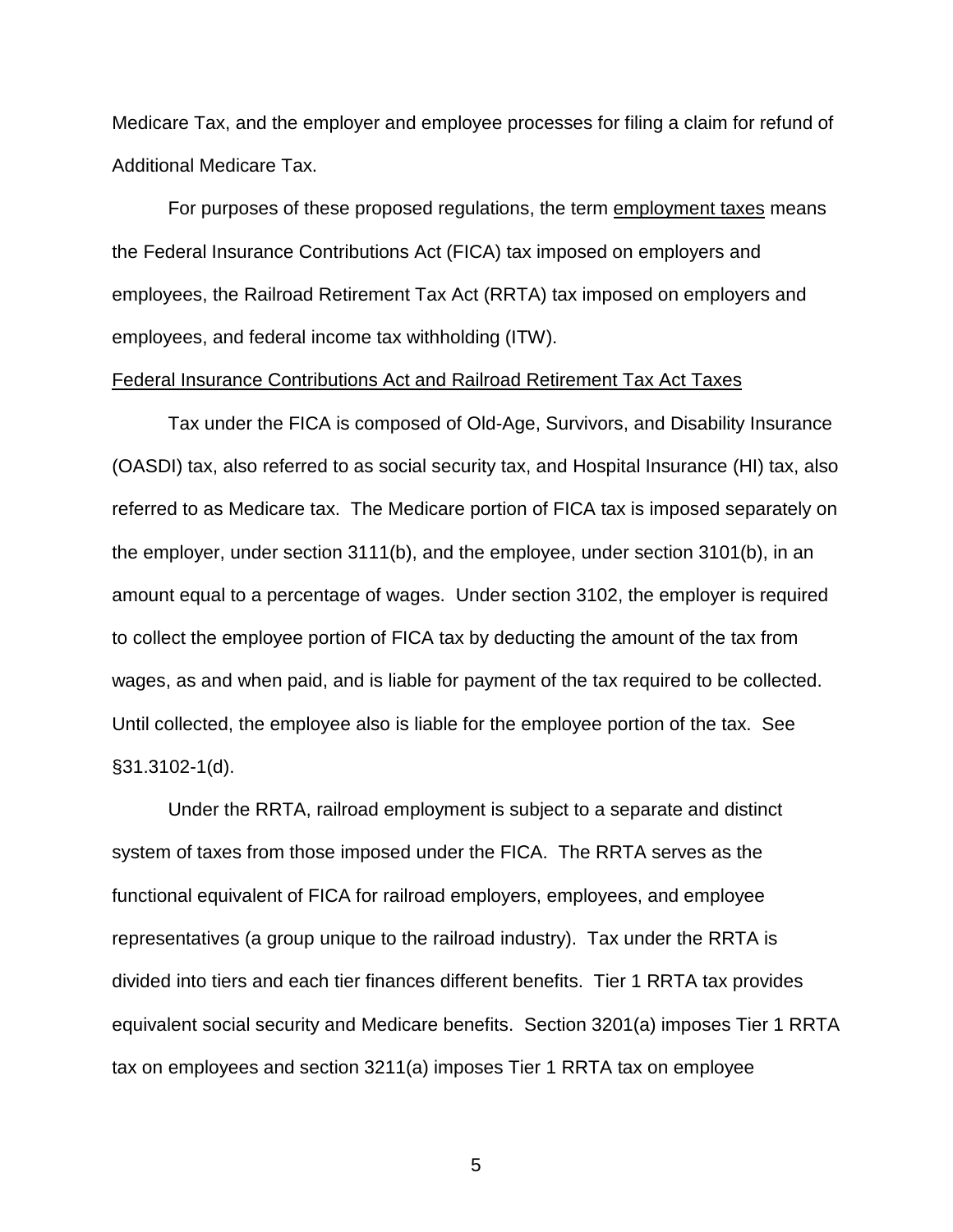representatives, in an amount equal to the applicable percentage of compensation. For employees, the applicable percentage under section 3201(a) is the sum of the rates of tax under section 3101(a) and (b). For employee representatives, the applicable percentage under section 3211(a) is the sum of the rates of tax under sections 3101(a) and (b) and 3111(a) and (b).

Under section 3202, the employer is required to collect the employee portions of RRTA tax by deducting the amount of the taxes from compensation as and when paid, and is liable for payment of the taxes required to be collected. Until collected, the employee also is liable for the employee portion of the tax. See §31.3202-1(e).

 The Affordable Care Act added section 3101(b)(2). Section 3101(b)(2) increases the employee portion of Medicare tax for wages received in any taxable year beginning after December 31, 2012, by an additional 0.9 percent of FICA wages which are in excess of certain threshold amounts. Additional Medicare Tax differs from Medicare tax in that Additional Medicare Tax is not imposed until wages exceed a threshold amount, and the threshold amount for application of the tax is based on the filing status of the individual. Under section 3101(b)(2), the threshold amount is \$250,000 in the case of a joint return, \$125,000 in the case of a married taxpayer filing a separate return, and \$200,000 in any other case. Additional Medicare Tax also differs from Medicare Tax in that there is no employer portion to correspond to the amount owed by the employee.

Additional Medicare Tax applies to RRTA compensation paid to railroad employees and employee representatives. See reference to section 3101(b) in sections 3201(a) and 3211(a). Accordingly, Tier 1 RRTA tax imposed under sections 3201(a) and 3211(a) will be increased for compensation received in any taxable year beginning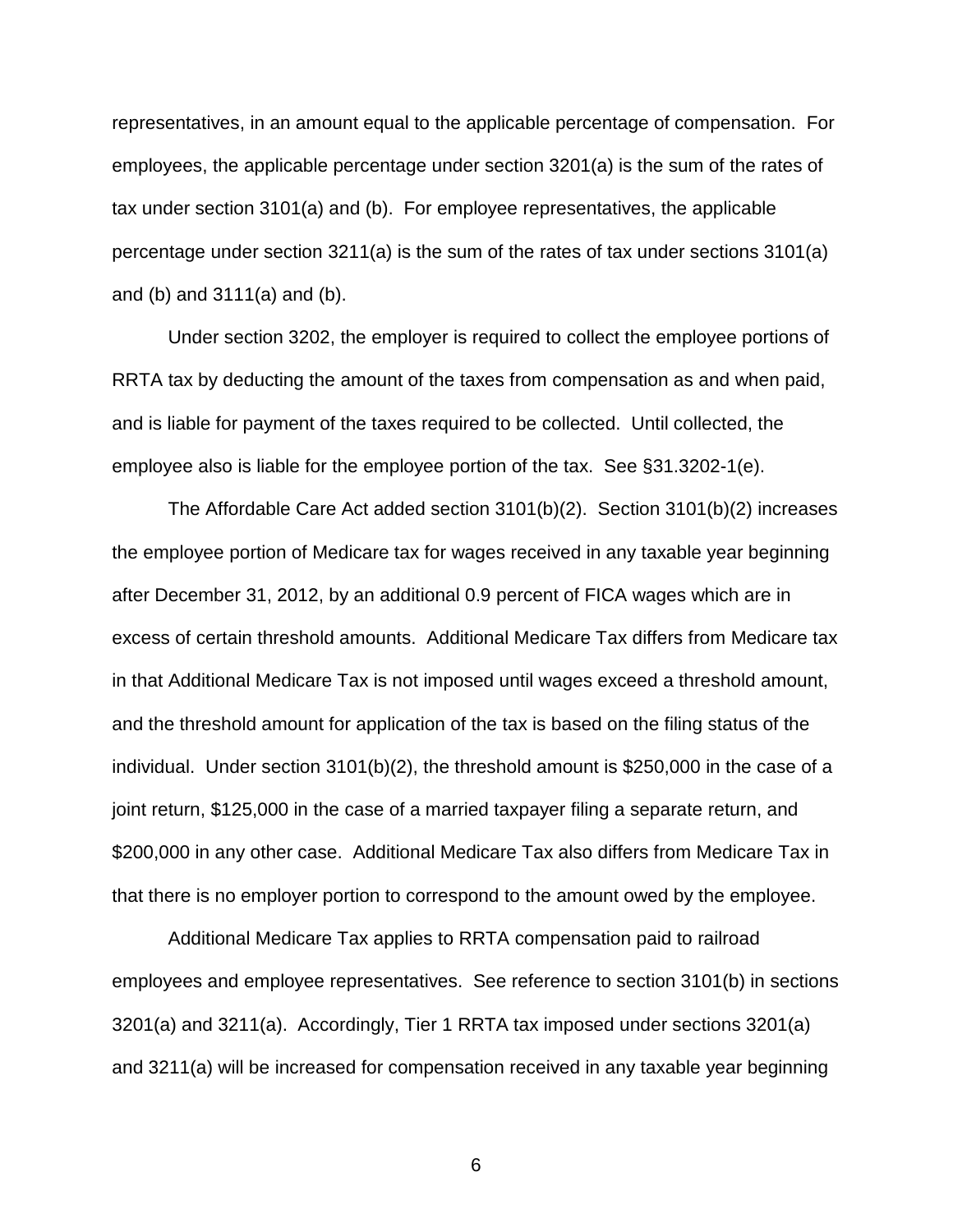after December 31, 2012, by an additional 0.9 percent of RRTA compensation which is in excess of certain threshold amounts as enumerated in section 3101(b)(2). The threshold amount for Additional Medicare Tax applies separately to the FICA and the RRTA. Accordingly, an individual will not combine FICA wages and RRTA compensation in determining whether Additional Medicare Tax applies under FICA or under RRTA.

 The Affordable Care Act added section 3102(f). Section 3102(f)(1) provides that an employer's obligation under section 3102(a) to withhold Additional Medicare Tax applies only to the extent that the wages the employee receives from the employer are in excess of \$200,000 in a calendar year. Section 3102(f)(1) further provides that in satisfying its obligation to withhold Additional Medicare Tax, the employer may disregard the amount of wages received by the employee's spouse.

 Calculating wages for purposes of withholding Additional Medicare Tax is no different than calculating wages for FICA generally. Thus, for example, if an employee has amounts deferred under a nonqualified deferred compensation plan and the nonqualified deferred compensation (NQDC) is taken into account as wages for FICA tax purposes under the special timing rule described in §31.3121(v)(2)-1(a)(2), the NQDC would likewise be taken into account under the special timing rule for purposes of determining an employer's obligation to withhold Additional Medicare Tax.

Similarly, when an employee is concurrently employed by related corporations and one of the corporations disburses wages for services performed for each of the employers and the arrangement otherwise satisfies the common paymaster provisions of section 3121(s), liability for FICA tax with respect to the wages disbursed by the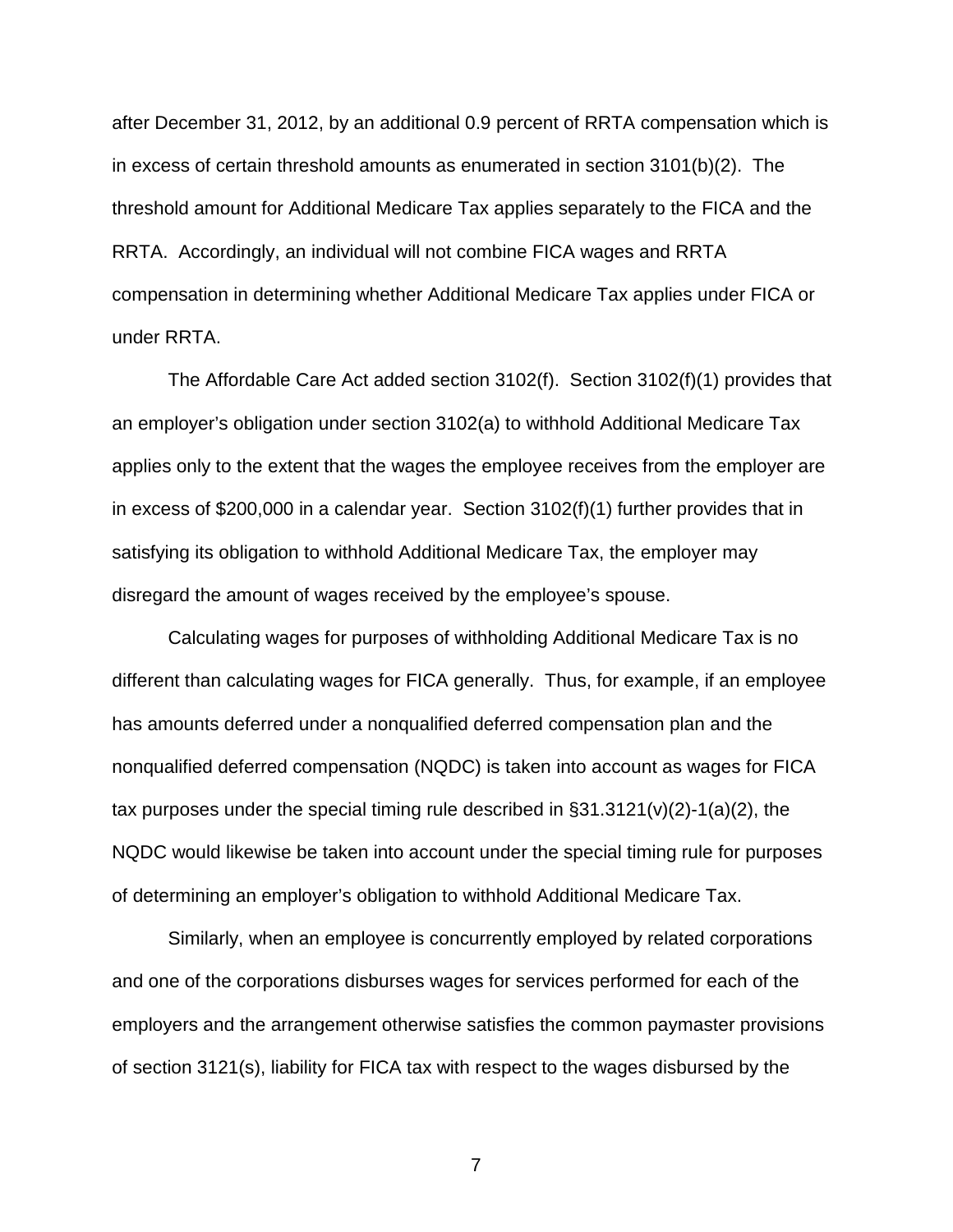common paymaster is computed as if there was a single employer. In this case, the obligation to withhold Additional Medicare Tax on wages in excess of \$200,000 disbursed by the common paymaster would also be determined as if there was a single employer.

 Section 3102(f)(2) specifies that to the extent Additional Medicare Tax is not withheld by the employer, the employee must pay the tax. This is consistent with the general FICA rule in §31.3102-1(d), which provides that the employee is liable for the employee portion of FICA tax until collected by the employer.

 Section 3102(f)(3) provides that if an employer fails to withhold Additional Medicare Tax, and the tax is subsequently paid by the employee, the IRS will not collect the tax from the employer. Section 3102(f)(3) specifies, however, that the employer would remain subject to any applicable penalties or additions to tax for failure to withhold Additional Medicare Tax as required. Section 3102(f)(3), reflecting that Additional Medicare Tax is imposed only on employees and is ultimately based on the employee's filing status, is similar to section 3402(d), which abates the employer's liability for ITW when the employee has paid the income tax.

#### Self-Employment Contributions Act Taxes

Section 1401 imposes social security and Medicare taxes on the selfemployment income of every individual at the same combined employer and employee rates applicable under the FICA.

The Affordable Care Act added section 1401(b)(2). Section 1401(b)(2)(A) increases the Medicare tax on self-employment income for any taxable year beginning after December 31, 2012, by an additional 0.9 percent of self-employment income which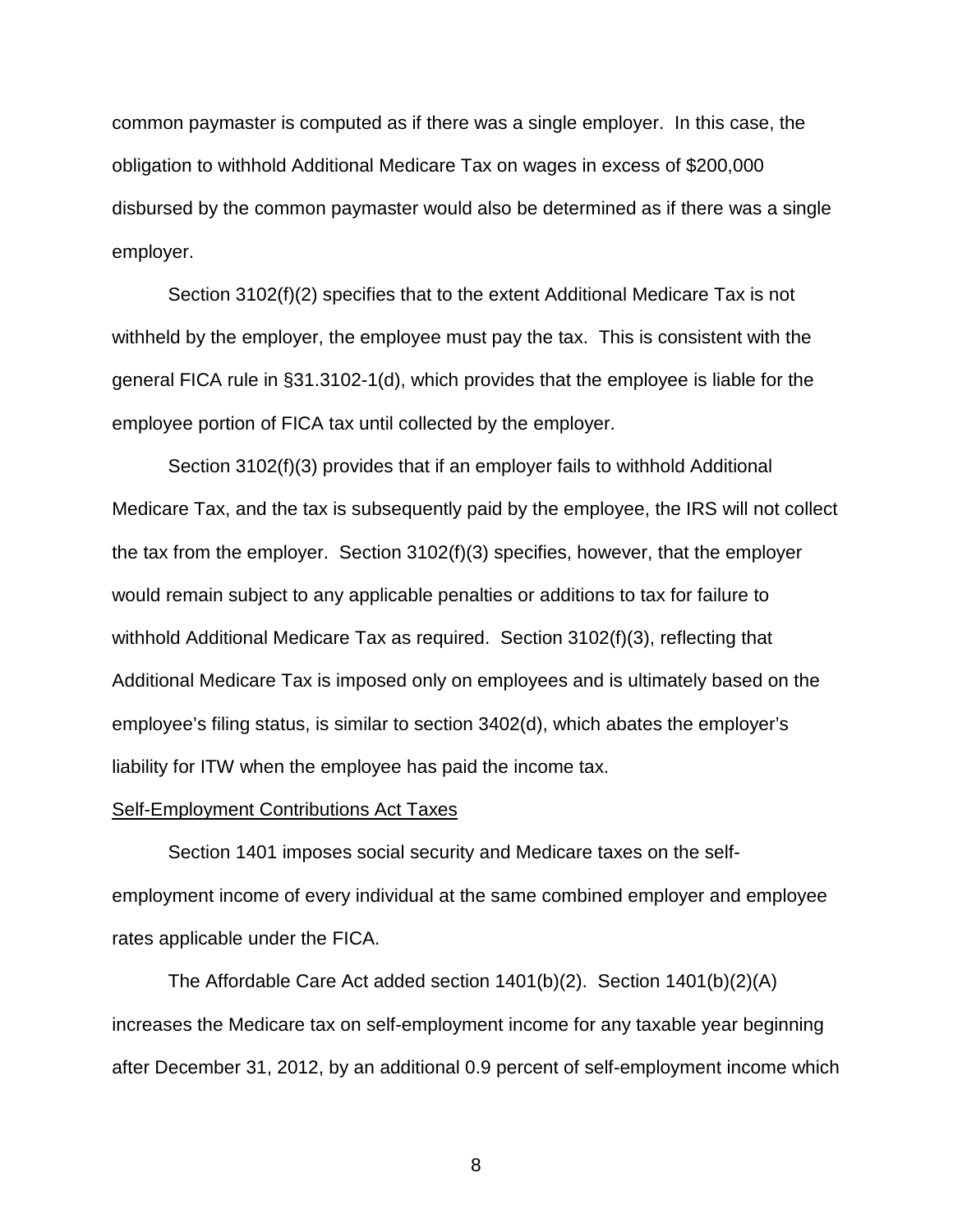is in excess of certain threshold amounts. As with Additional Medicare Tax under the FICA, the threshold amounts for an individual to be subject to Additional Medicare Tax under the Self-Employment Contributions Act (SECA) are determined by the individual's filing status. The threshold amounts enumerated under section 1401(b)(2)(A), are \$250,000 in the case of a joint return, \$125,000 in the case of a married taxpayer filing a separate return, and \$200,000 in any other case.

 Section 1401(b)(2)(B) provides for coordination with Additional Medicare Tax under the FICA and specifies that the threshold amounts under section 1401(b)(2)(A) are reduced (but not below zero) by the amount of wages taken into account in determining Additional Medicare Tax under the FICA. Section 1401(b)(2)(B) does not provide for similar coordination with Additional Medicare Tax under the RRTA. Therefore, the amount of RRTA compensation taken into account in determining Additional Medicare Tax under the RRTA will not reduce the threshold amounts under section 1401(b)(2)(A) for determining Additional Medicare Tax under the SECA. Estimated Taxes

# Section 6654 imposes an addition to tax in the case of an individual's underpayment of estimated tax. Generally, the addition to tax imposed under section 6654 will not apply to individuals who have sufficient ITW on wages or who make estimated tax payments throughout the year. Employees may request additional ITW on wages on Form W-4, "Withholding Allowance Certificate," to reduce the need to make estimated tax payments to cover the individual's tax liability.

Under section 6654(m), which was added by the Affordable Care Act, Additional Medicare Tax is treated as a tax subject to estimated tax payment requirements. In the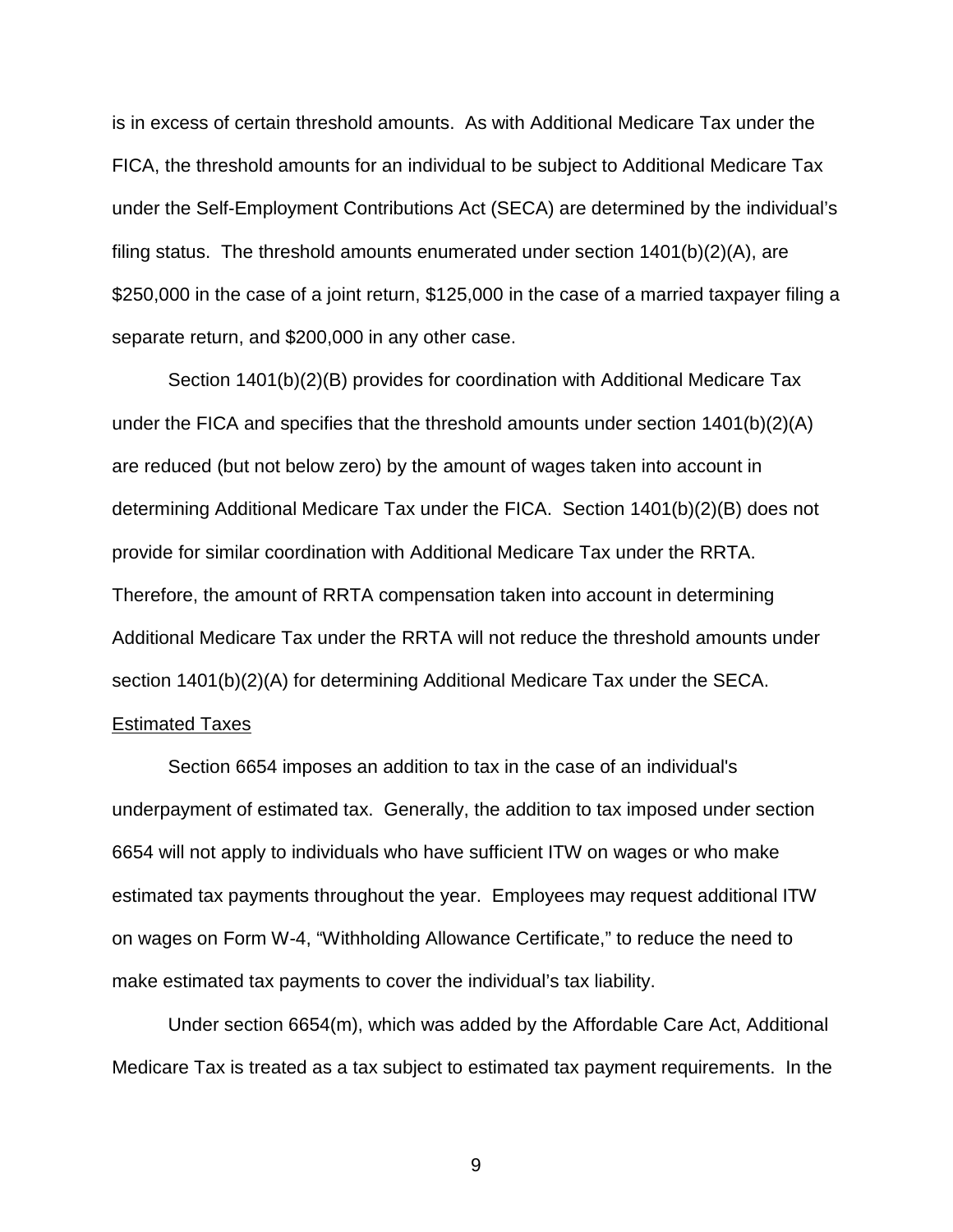case of employees, Additional Medicare Tax is collected through withholding on FICA wages or RRTA compensation in excess of \$200,000 in a calendar year. In addition, employees may request additional ITW on wages on Form W-4 and use this additional ITW to apply against taxes shown on their return, including any Additional Medicare Tax liability. To the extent not withheld, Additional Medicare Tax must be included when making estimated tax payments.

#### Interest-Free Adjustments of Employment Taxes

The current regulations under section 6205 set forth the procedures for making interest-free adjustments for underpayments of employment taxes. Generally, under the regulations, if an employer ascertains an underpayment of FICA or RRTA tax, the employer can make an underpayment adjustment, within the period of limitations for assessment, by reporting the additional amount due on an adjusted return for the return period in which the wages or compensation was paid. For underpayments of ITW, subject to limited exceptions for correcting worker misclassification errors or for administrative errors (that is, errors involving the inaccurate reporting of the amount actually withheld) and for audit adjustments, an adjustment may be made only for errors ascertained during the calendar year in which the wages were paid.

The current regulations under section 6413(a) set forth the procedures for making interest-free adjustments for overpayments of employment taxes. Under the regulations, if an employer ascertains within the applicable period of limitations on credit or refund that an overpayment error was made, the employer is generally required to repay or reimburse its employees the amount of overcollected employee FICA tax or employee RRTA tax prior to the expiration of the applicable period of limitations on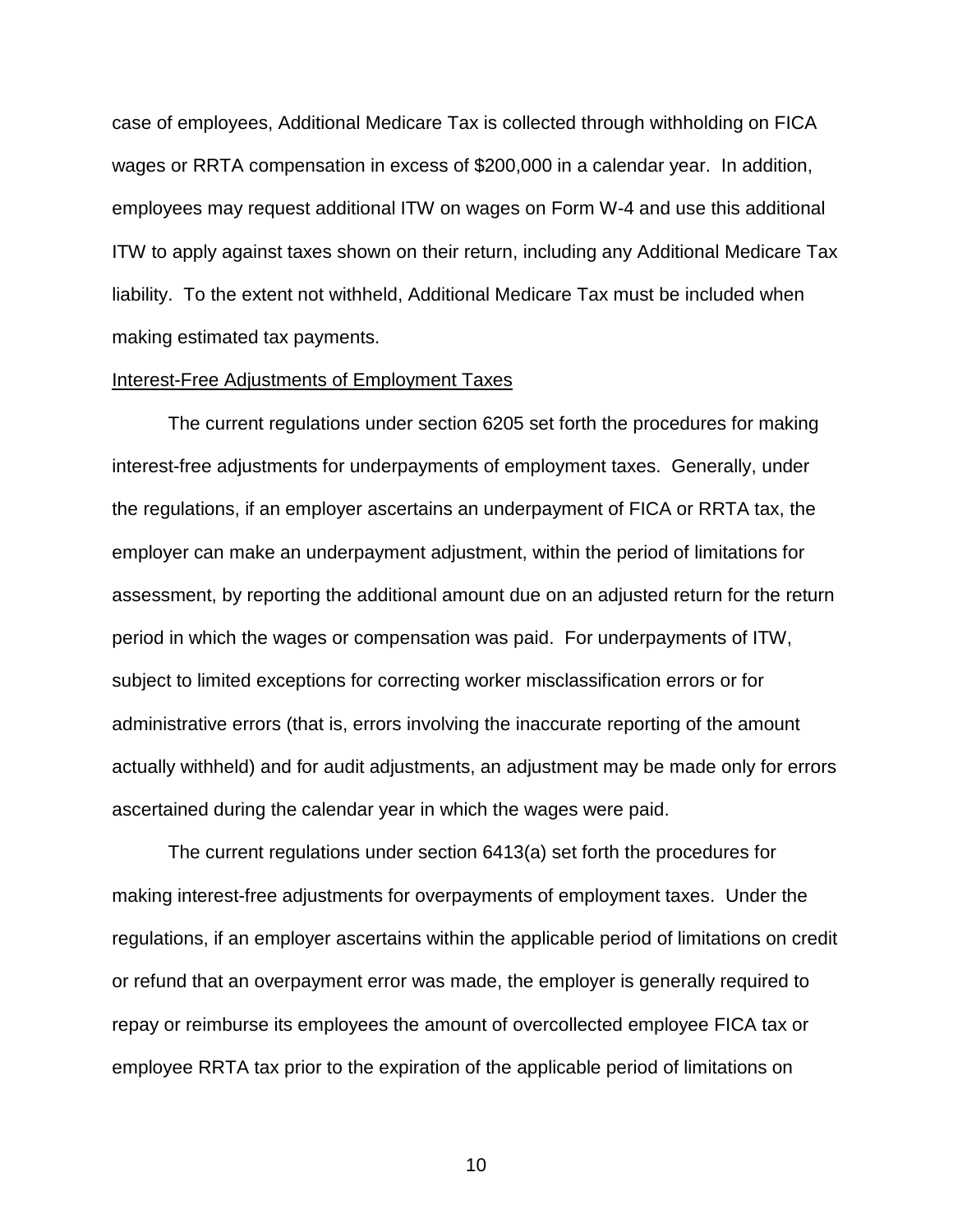credit or refund. The regulations further provide that once an employer repays or reimburses an employee, the employer may report both the employee and employer portions of FICA or RRTA tax as an overpayment on an adjusted return within the period of limitations on credit or refund. The employer must generally certify on the adjusted return that it has repaid or reimbursed its employees.

Similar rules apply for making interest-free adjustments for overpayments of ITW, except that an interest-free adjustment may only be made if the employer ascertains the error and repays or reimburses its employees within the same calendar year that the wages were paid, unless the employer is correcting an administrative error.

#### Claims for Refund of Employment Taxes

In lieu of making an interest-free adjustment under section 6413(a) for an overpayment, employers may file a claim for refund pursuant to section 6402. Under section 6402(a), the IRS may credit the amount of an overpayment, including any interest, against any tax liability of the person who made the overpayment and shall, subject to certain offsets, refund any balance to such person. A claim for refund under section 6402(a) must be filed within the period of limitations on credit or refund. Section 6414 permits refunds of ITW only to the extent the amount of the ITW overpayment was not actually deducted and withheld from an employee.

The current regulations under section 6402(a) set out the procedures for filing a claim for refund of overpaid FICA and RRTA taxes. The regulations permit an employer to file a claim for refund of an overpayment of FICA or RRTA tax, but generally require the employer to certify as part of the claim process that the employer has repaid or reimbursed the employee's share of the overpayment of FICA or RRTA tax to the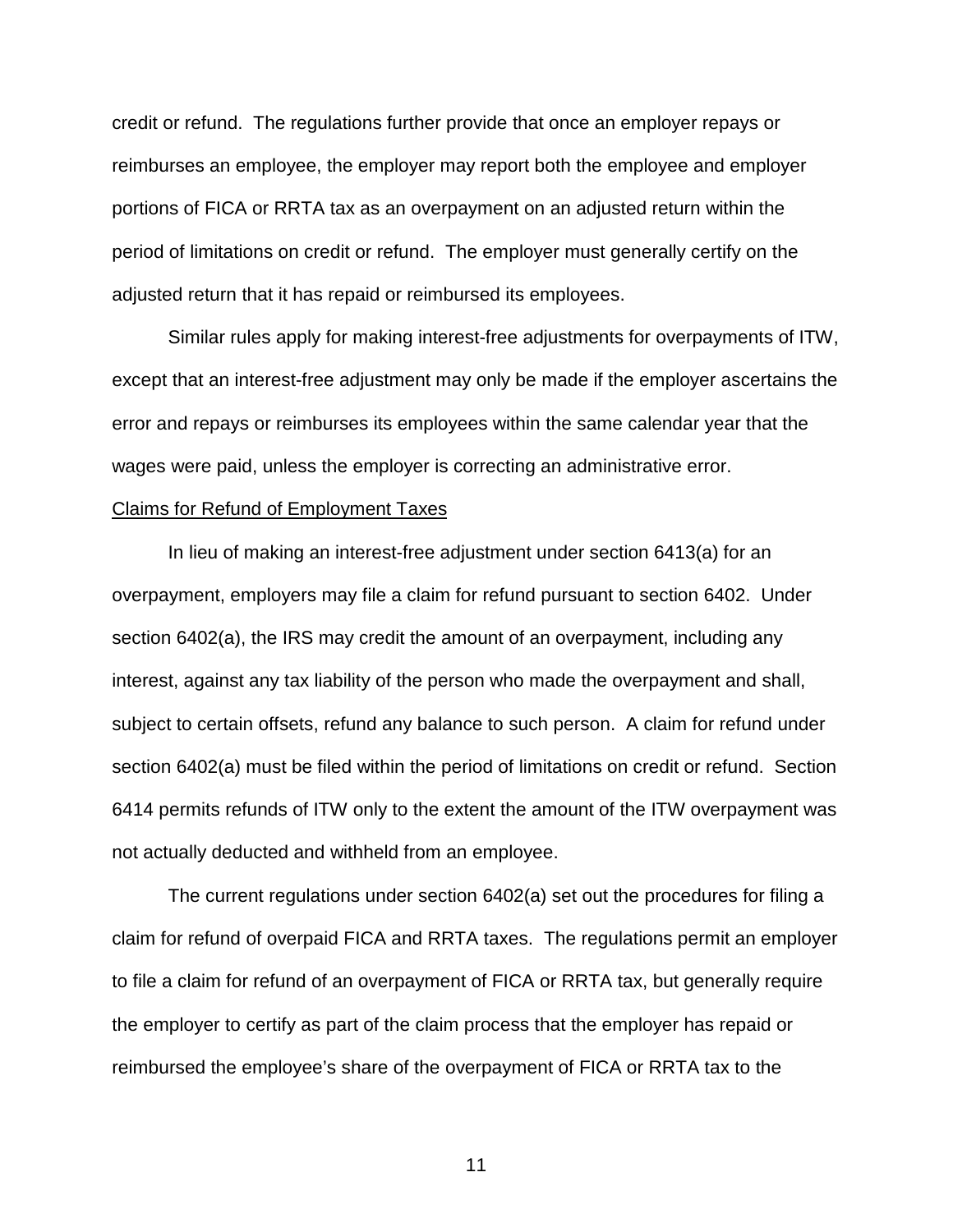employee or has secured the written consent of the employee to allowance of the refund or credit.

Generally, under the current section 6402 regulations, an employee may file a claim for refund of overpaid FICA or RRTA tax as long as the employee has not been repaid or reimbursed by the employer and does not give the employer consent to file a claim on his or her behalf, and the employee has not taken the overcollection into account in claiming a credit against, or refund of, his or her income tax, in the case of a claim under section 6413(c) for overpaid employee social security tax.

The current regulations under section 6414 set out the procedures for filing a claim for refund of overpaid ITW and provide that an employer may not file a claim for refund of an overpayment of ITW to the extent the amount was deducted or withheld from an employee.

#### **Explanation of Provisions**

The proposed regulations provide rules for the withholding, computation, reporting, and payment of Additional Medicare Tax on wages, self-employment income, and RRTA compensation. The proposed regulations also provide rules for when and how employers may make an interest-free adjustment to correct an overpayment or an underpayment of Additional Medicare Tax and how employers and employees may claim refunds for overpayments of Additional Medicare Tax. These procedural rules for interest-free adjustments and claims for refund track the existing rules that apply to ITW rather than the rules that apply to FICA tax. The regulations take this approach because Additional Medicare Tax, like ITW, does not include an employer portion, and the ultimate liability is reconciled on the individual employee's income tax return.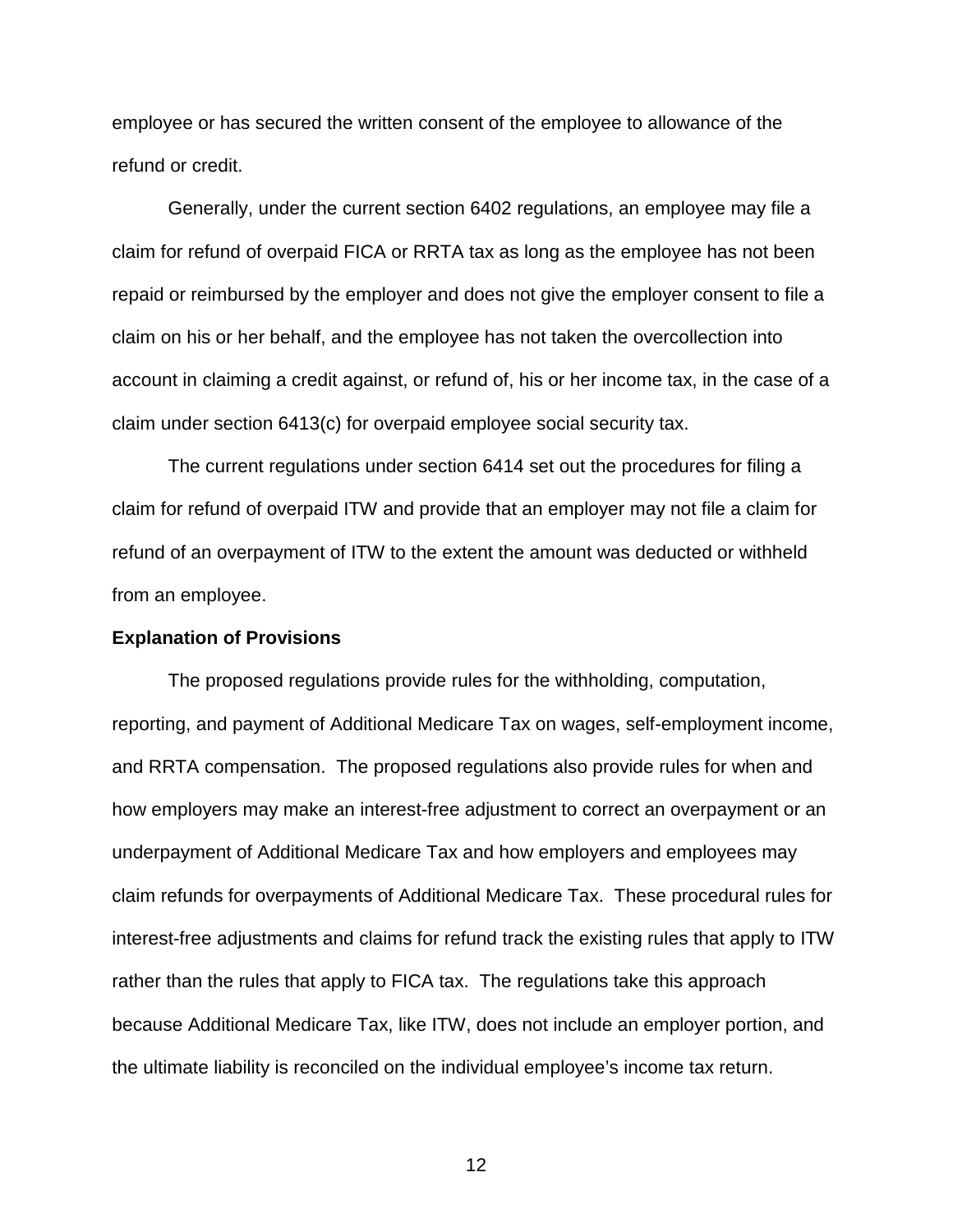## Rates and Computation of Employee FICA Tax

 The proposed regulations under section 3101(b) update the rates of tax for the social security and Medicare tax on employees, and add a paragraph describing the rate of Additional Medicare Tax. The proposed regulations also provide an updated example illustrating that the social security and Medicare rates applicable to the calendar year in which wages are received apply to compute the tax liability. Employer's Obligation to Withhold Additional Medicare Tax

 The proposed regulations under sections 3102 and 3202(a) describe the extent to which an employer is required to withhold Additional Medicare Tax. The proposed regulations under section 3102(f) provide that an employer must withhold Additional Medicare Tax from an employee's wages only to the extent that the employee receives wages from the employer in excess of \$200,000 in a calendar year. In determining whether wages exceed \$200,000, an employer does not take into account the employee's filing status or other wages or compensation which may impact the employee's liability for the tax. An employee may not request that the employer deduct and withhold Additional Medicare Tax on wages of \$200,000 or less. However, an employee who anticipates liability for Additional Medicare Tax may request that the employer deduct and withhold an additional amount of ITW under §31.3402(i)-2 on Form W-4. This additional ITW can apply against taxes shown on Form 1040, "U.S. Individual Tax Return," including any Additional Medicare Tax liability. An employee might request that the employer deduct and withhold an additional amount of ITW on wages that are not in excess of \$200,000 if, for example, the employee is married and files a joint return, and anticipates liability for Additional Medicare Tax because the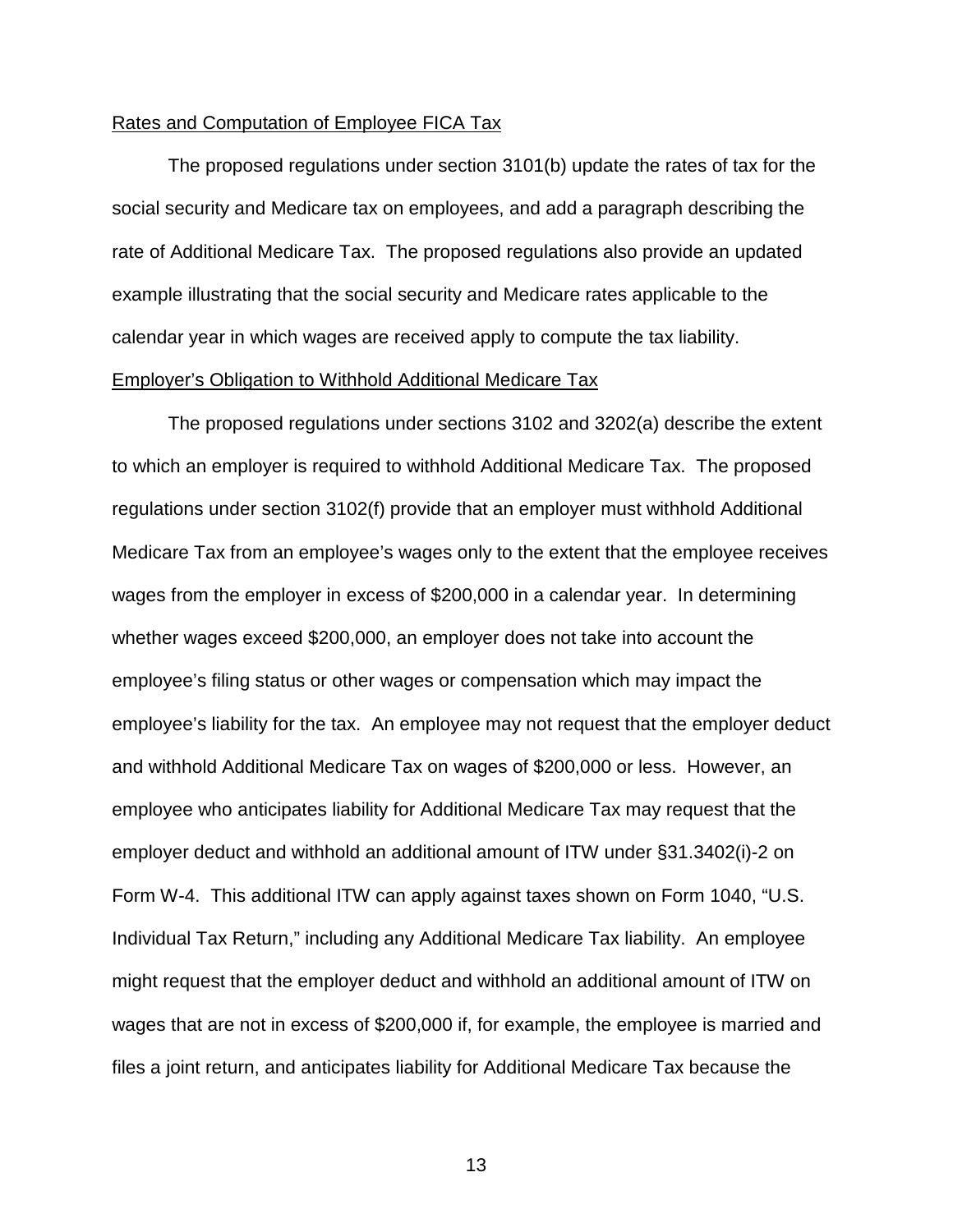combined wages of the employee and the employee's spouse will exceed \$250,000. The proposed regulations under sections 3102(f) and 3202(a) include examples illustrating the extent of the employer's obligation to withhold Additional Medicare Tax.

Further, the proposed regulations under section 3102(f) provide that to the extent Additional Medicare Tax is not withheld by the employer, the employee is liable for the tax. The proposed regulations also provide that the IRS will not collect from an employer the amount of Additional Medicare Tax it failed to withhold from wages paid to an employee if the employee subsequently pays the Additional Medicare Tax. However, the proposed regulations also specify that the employer would remain subject to any applicable penalties or additions to tax for failure to withhold Additional Medicare Tax as required.

Although Additional Medicare Tax applies to RRTA compensation, the Affordable Care Act did not add provisions similar to section 3102(f) to the RRTA, nor does the RRTA cross-reference section 3102(f). However, in light of the general similarities between the FICA and the RRTA and the principles discussed above, and in order to provide guidance to railroad employers regarding their liability to withhold Additional Medicare Tax, the proposed regulations under section 3202(a) incorporate the same rules as provided in section 3102(f). Therefore, the proposed regulations under section 3202(a) provide that railroad employers must withhold Additional Medicare Tax from an employee's compensation only to the extent the employee receives compensation from the employer in excess of \$200,000 in a calendar year. Similar to the FICA rule, an employee may not request that the employer deduct and withhold Additional Medicare Tax on compensation of \$200,000 or less. Instead, an employee who anticipates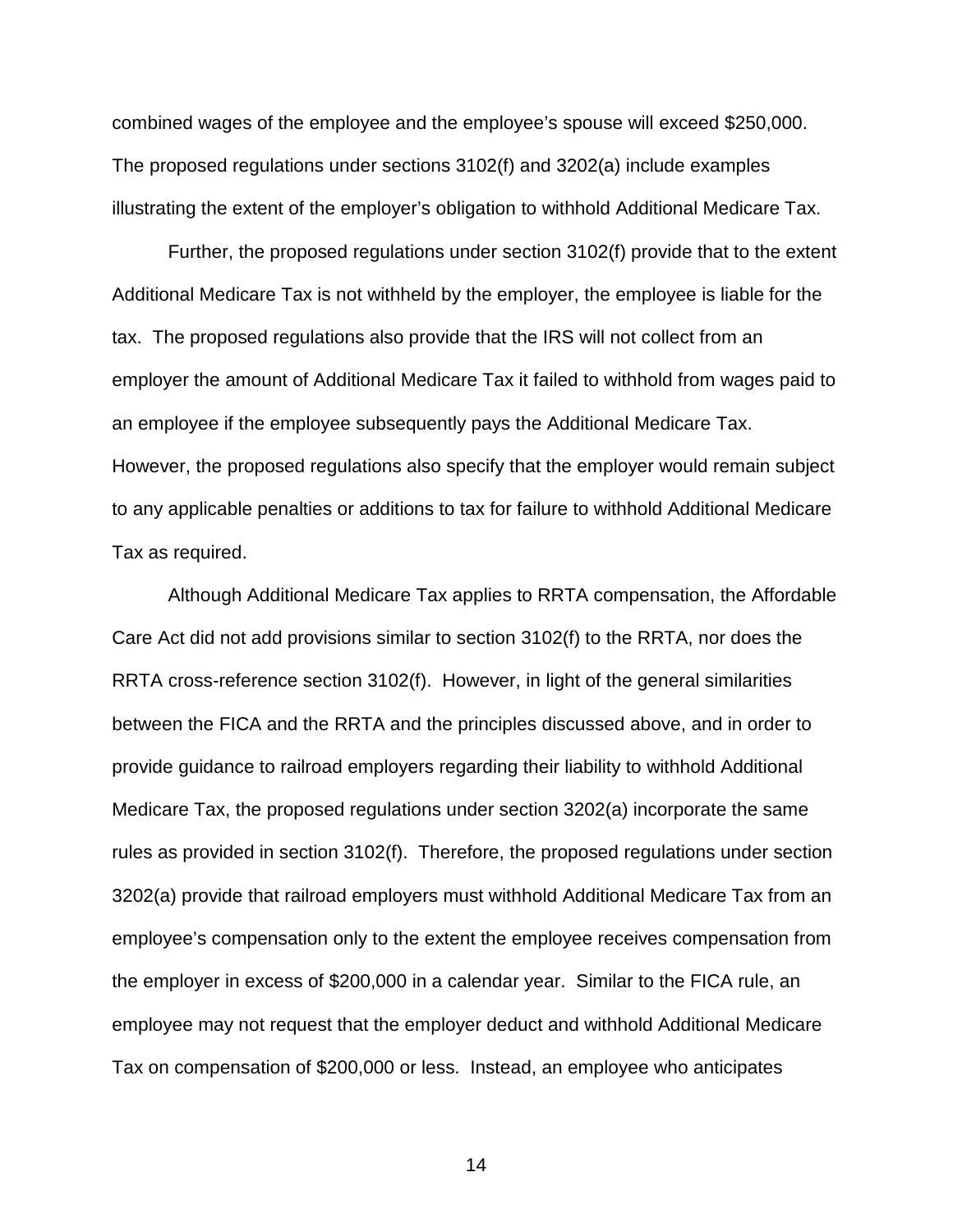liability for Additional Medicare Tax may request that the employer deduct and withhold an additional amount of ITW under §31.3402(i)-2 on Form W-4 to apply against taxes shown on Form 1040, including any Additional Medicare Tax liability. The regulations under section 3202 further provide that: (1) to the extent Additional Medicare Tax is not withheld by the employer, the employee is liable for the tax; (2) the IRS will not collect Additional Medicare Tax from an employer who fails to withhold Additional Medicare Tax on compensation paid by the employer, if the tax is subsequently paid by the employee; and (3) the employer will remain subject to any applicable penalties or additions to tax for failure to withhold Additional Medicare Tax as required. Employee's Obligation to Report and Pay Additional Medicare Tax

 The proposed regulations under sections 3102(f) and 3202(a) provide that an employee is liable for Additional Medicare Tax on wages or compensation to the extent that the tax is not withheld by the employee's employer. This is consistent with the general rule in §§31.3102-1(d) and 31.3202-1(e) for FICA and RRTA purposes, respectively, that provides that the employee is liable for the tax until collected by the employer. Under the proposed regulations under section 6011, an individual must report Additional Medicare Tax on Form 1040. An individual will claim credit for any withheld Additional Medicare Tax on Form 1040 and pay any such tax due that was not previously paid through withholding or estimated tax. For example, if an employee and his or her spouse each had wages of \$200,000 or less, such that their employers did not withhold Additional Medicare Tax from the employee's or the spouse's wages, but the combined wages of the employee and the employee's spouse exceed the threshold for a joint return under section 3101(b)(2) (that is, exceed \$250,000), the proposed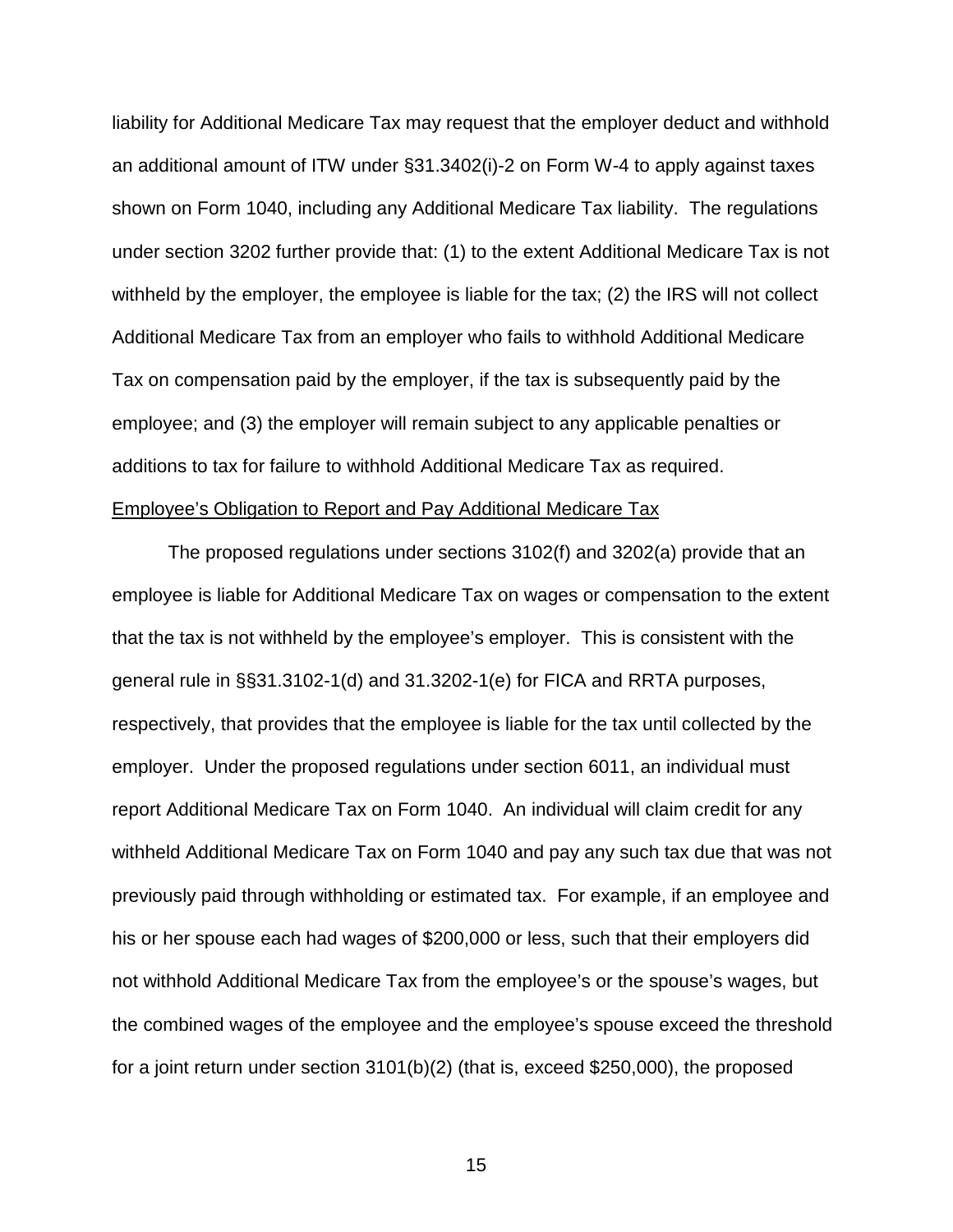regulations indicate that the employee and the employee's spouse are liable to pay Additional Medicare Tax. The proposed regulations under sections 3102(f) and 3202(a) include examples illustrating this principle for FICA wages and RRTA compensation, respectively.

# Self-Employed Individual's Obligation to Pay Additional Medicare Tax

 The proposed regulations under section 1401(b) describe the extent to which an individual who has self-employment income is liable for Additional Medicare Tax. Specifically, the proposed regulations describe how the applicable threshold amounts under section 1401(b)(2)(A) are reduced (but not below zero) by the amount of FICA wages taken into account in determining Additional Medicare Tax liability. Thus, the proposed regulations under section 1401(b)(2) illustrate the application of the reduced threshold amounts for purposes of determining liability for Additional Medicare Tax attributable to the individual's self-employment income.

The Affordable Care Act did not provide for a reduction in the self-employment income threshold amounts by the amount of any RRTA compensation taken into account in determining liability for Additional Medicare Tax. Accordingly, an individual who receives both RRTA compensation and self-employment income would not reduce the self-employment income threshold amounts under section 1401(b)(2)(A) by the amount of RRTA compensation taken into account in determining Additional Medicare Tax liability.

#### Interest-Free Adjustments of Additional Medicare Tax

The proposed regulations under sections 6205 provide that adjustments of underpayments of Additional Medicare Tax may be made only if the error is ascertained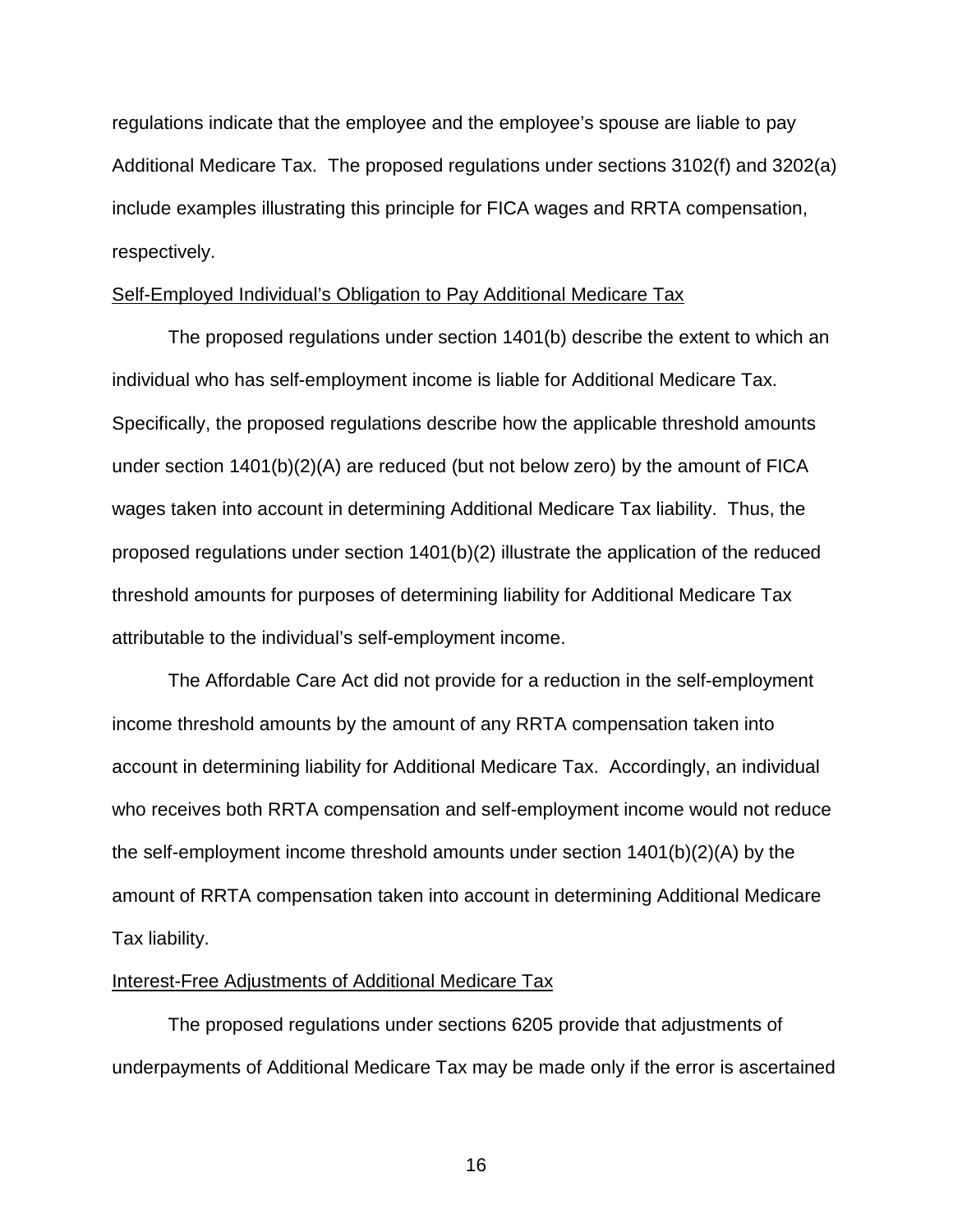in the same year the wages or compensation was paid, unless: (1) the underpayment is attributable to an administrative error, (2) section 3509 applies to determine the amount of the underpayment, due to the employer's failure to treat the individual as an employee, or (3) the adjustment is the result of an IRS examination.

Similarly, the proposed regulations under section 6413 provide that an adjustment of overpaid Additional Medicare Tax may only be made if the employer ascertains the error in the year the wages or compensation was paid and repays or reimburses the employee the amount of the overcollection prior to the end of the calendar year. As in the case of all overpayment adjustments, the requirement to repay or reimburse does not apply to the extent that, after reasonable efforts, the employer cannot locate the employee. However, if an employer has not repaid or reimbursed the amount of the overcollection to the employee, an adjustment cannot be made. Claims for Refund of Additional Medicare Tax

The proposed regulations under section 6402 provide a process by which employers and employees claim refunds of overpaid Additional Medicare Tax. Under the proposed regulations, employers may claim refunds of overpaid Additional Medicare Tax only if the employer did not deduct or withhold the overpaid Additional Medicare Tax from the employee's wages or compensation.

For employees, the proposed regulations eliminate the requirements that the employee first seek a refund from the employer and provide a statement in support of the employee's claim. Further, the proposed regulations direct the employee to claim the refund or credit of overpaid Additional Medicare Tax by taking the overpayment into account in claiming a credit against, or refund of, tax on an individual tax return (for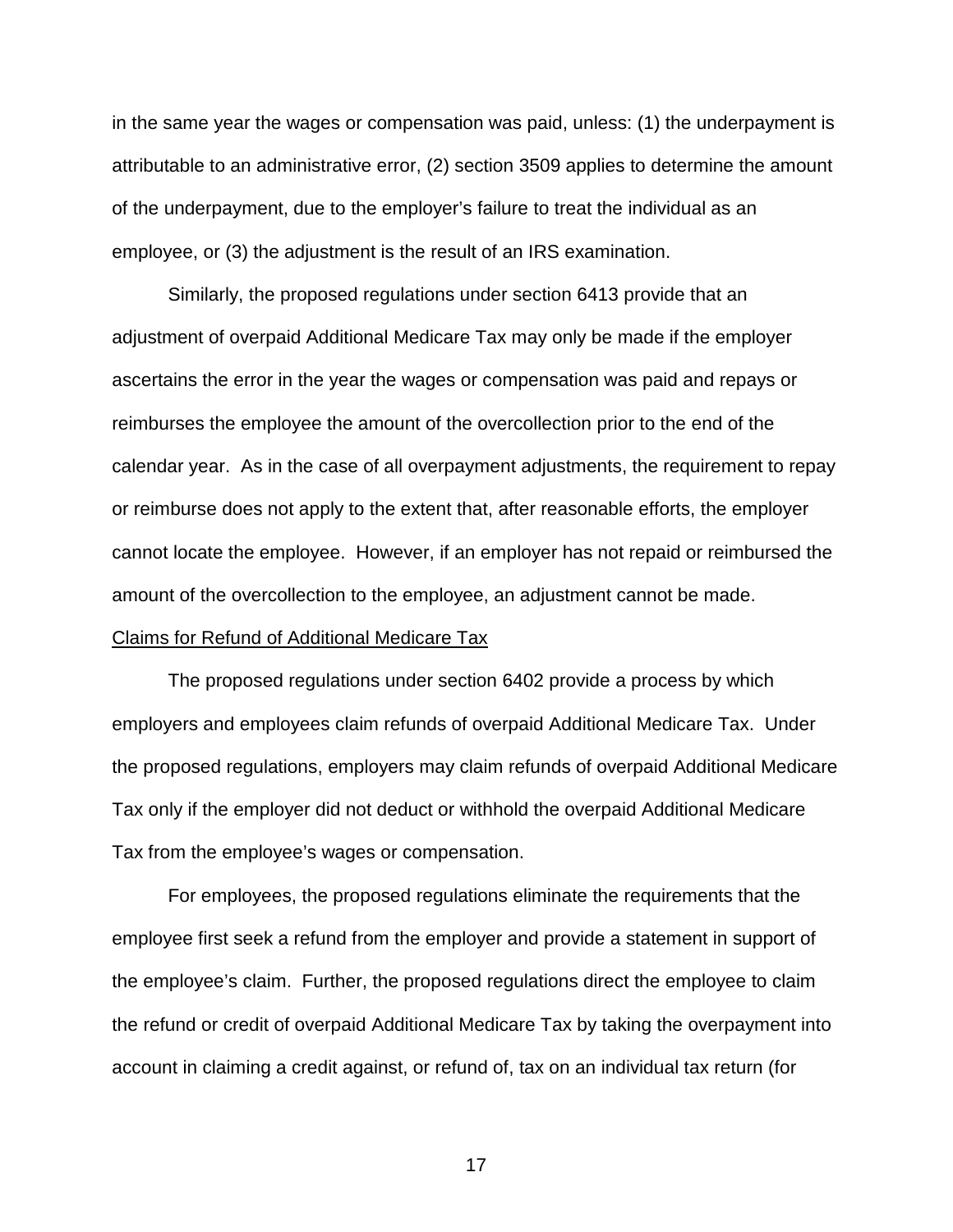example, Form 1040) for the year in which the overpayment was made, or for a taxable year for which a tax return has been filed, by filing Form 1040X, "Amended U.S. Individual Income Tax Return." This process is in lieu of filing a claim for refund for overpaid Additional Medicare Tax on Form 843, "Claim for Refund and Request for Abatement." Employees may only claim a refund of Additional Medicare Tax if they have not received repayment or reimbursement from their employer in the context of an interest-free adjustment.

#### **Proposed Effective/Applicability Dates**

 These regulations are proposed to be effective the date the final regulations are published in the **Federal Register.** The regulations under the Internal Revenue Code (Code) sections 1401, 3101, 3102, and 3202 are proposed to apply to quarters beginning after the date the final regulations are published in the **Federal Register**. The regulations under Code section 6011 are proposed to apply to taxable years beginning after the date the final regulations are published in the **Federal Register**. The regulations under Code sections 6205, 6402, and 6413 are proposed to apply to adjustments made and claims for refund filed after the date the final regulations are published in the **Federal Register**.

The Treasury Department and IRS intend to finalize these proposed regulations in 2013. Taxpayers may rely on these proposed regulations for tax periods beginning before the date that the final regulations are published in the Federal Register.

#### **Special Analyses**

It has been determined that this notice of proposed rulemaking is not a significant regulatory action as defined in Executive Order 12866. Therefore, a regulatory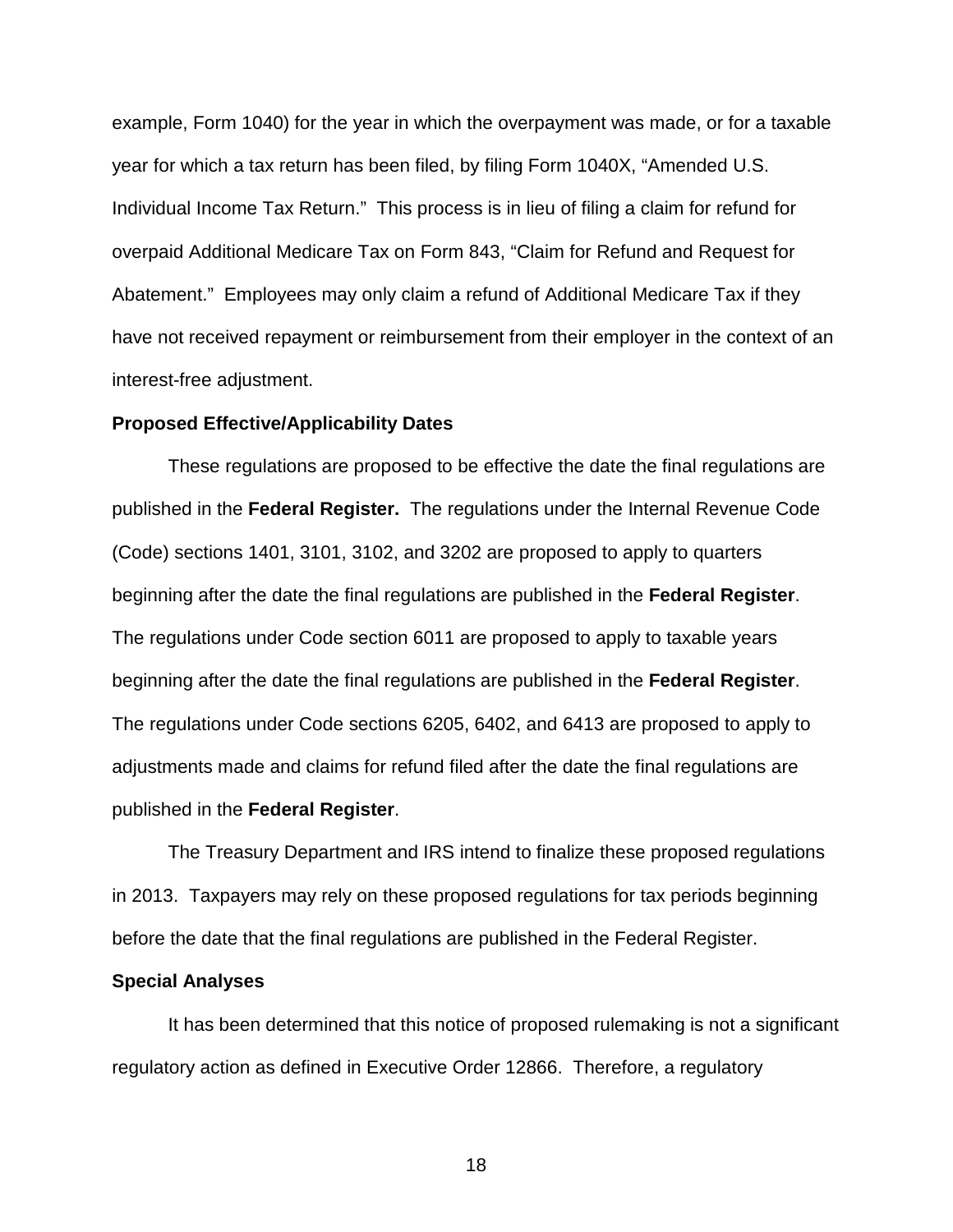assessment is not required. It has also been determined that section 553(b) of the Administrative Procedure Act (5 U.S.C. chapter 5) does not apply to these regulations.

The proposed regulations under section 6011 affect all taxpayers that file individual tax returns and are subject to Additional Medicare Tax. The proposed regulations under sections 6205, 6402, and 6413 affect all taxpayers that file employment tax returns, as well as taxpayers that file claims for refund of employment taxes. Therefore, the IRS has determined that these proposed regulations will have an impact on a substantial number of small entities.

The IRS has determined, however, that the impact on entities affected by the proposed regulations will not be significant. The proposed regulations require taxpayers who file employment tax returns and who make interest-free adjustments to their employment taxes for either underpayments or overpayments of Additional Medicare Tax or who file claims for refund for an overpayment of Additional Medicare Tax to provide an explanation setting forth the basis for the correction or the claim in detail, designating the return period in which the error was ascertained and the return period being corrected, and setting forth such other information as may be required by the instructions to the form. In addition, for adjustments of overpayments of Additional Medicare Tax, employers must also obtain and retain the written receipt of the employee showing the date and amount of the repayment to the employee or retain evidence of reimbursement. This collection of information is not new to the proposed regulations. The proposed regulations merely apply the existing procedural requirements, with appropriate modifications, to corrections of Additional Medicare Tax.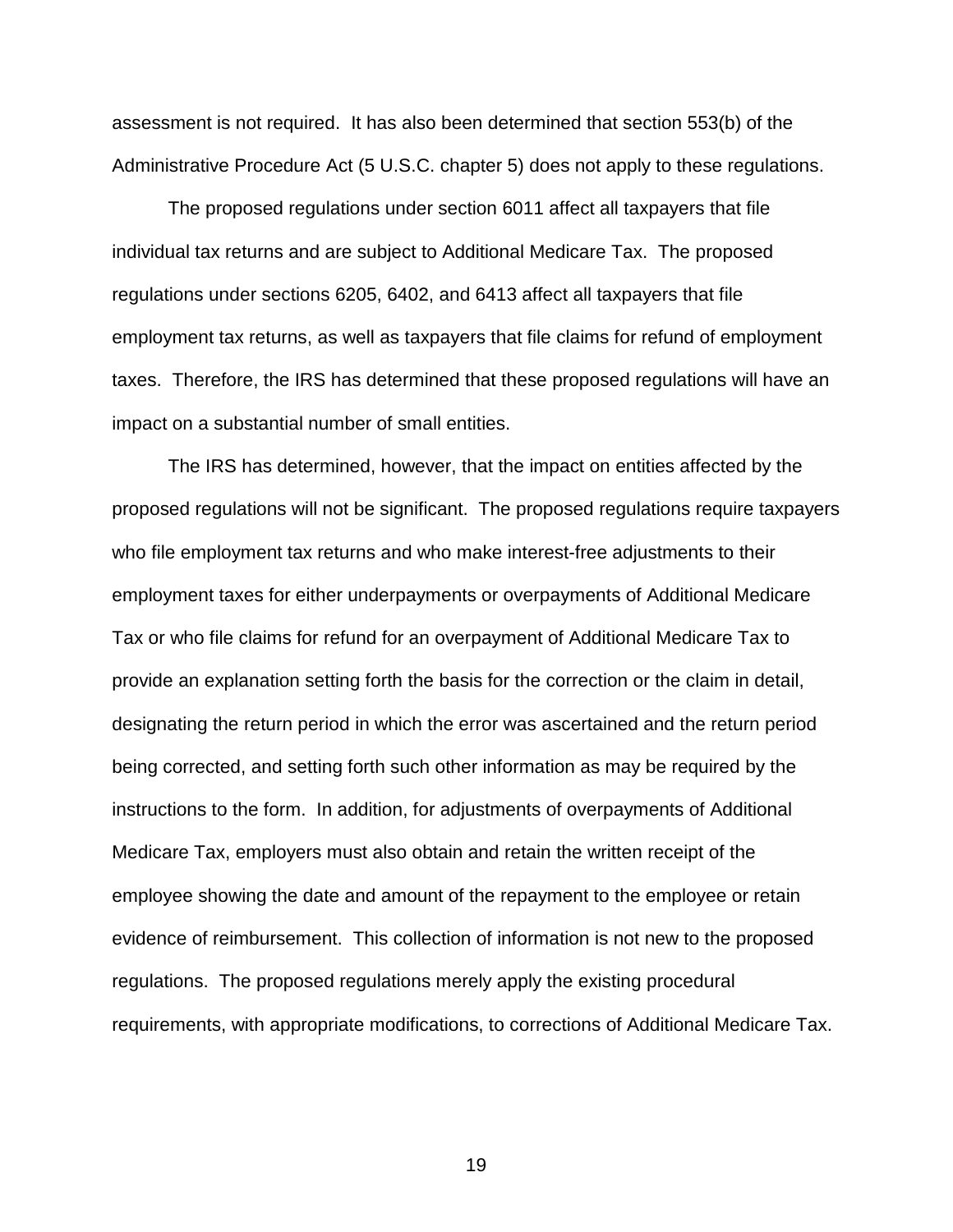The filing of a claim for refund and the making of an interest-free adjustment pursuant to the proposed regulations are voluntary on the part of taxpayers.

Based on these facts, the IRS hereby certifies that the collection of information contained in these proposed regulations will not have a significant economic impact on a substantial number of small entities. Accordingly, a regulatory flexibility analysis is not required.

Pursuant to section 7805(f) of the Code, this notice of proposed rulemaking has been submitted to the Chief Counsel for Advocacy of the Small Business Administration for comment on its impact on small business.

## **Comments and Public Hearing**

Before these proposed regulations are adopted as final regulations, consideration will be given to any written comments (a signed original and eight (8) copies) or electronic comments that are submitted timely to the IRS. The Treasury Department and the IRS specifically request comments on the clarity of the proposed rules and how they can be made easier to understand. All comments will be available for public inspection and copying. All comments that are submitted by the public will be available for public inspection and copying at http://www.regulations.gov. or upon request. A public hearing has been scheduled for April 4, 2013, beginning at 10 a.m., in the Auditorium, Internal Revenue Building, 1111 Constitution Avenue, NW, Washington, DC. Due to building security procedures, visitors must enter at the Constitution Avenue entrance. In addition, all visitors must present photo identification to enter the building. Because of access restrictions, visitors will not be admitted beyond the immediate entrance area more than 30 minutes before the hearing starts.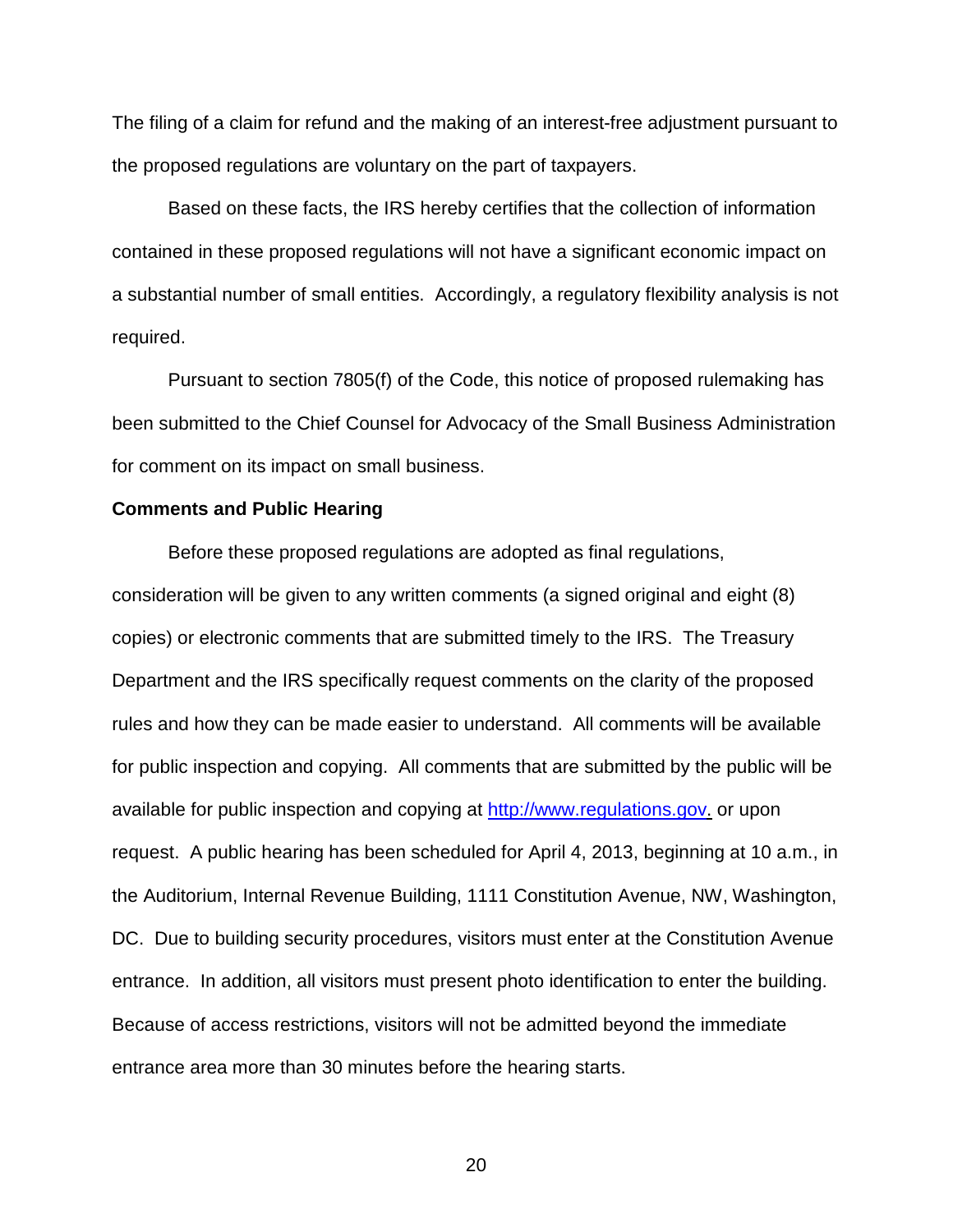For information about having your name placed on the building access list to attend the hearing, see the "FOR FURTHER INFORMATION CONTACT" section of this preamble.

The rules of 26 CFR 601.601(a)(3) apply to the hearing. Persons who wish to present oral comments at the hearing must submit comments and an outline of the topics to be discussed and the time to be devoted to each topic by February 28, 2013.

A period of 10 minutes will be allotted to each person for making comments. An agenda showing the scheduling of the speakers will be prepared after the deadline for receiving outlines has passed. Copies of the agenda will be available free of charge at the hearing.

# **Drafting Information**

 The principal authors of these proposed regulations are Sydney L. Gernstein and Ligeia M. Donis of the Office of the Division Counsel/Associate Chief Counsel (Tax Exempt and Government Entities). However, other personnel from the IRS and the Treasury Department participated in their development.

#### **List of Subjects**

## **26 CFR Part 1**

Income Taxes, Reporting and recordkeeping requirements.

# **26 CFR Part 31**

 Employment taxes, Income taxes, Penalties, Pensions, Railroad retirement, Reporting and recordkeeping requirements, Social Security, Unemployment compensation.

#### **Proposed Amendments to the Regulations**

Accordingly, 26 CFR parts 1 and 31 are proposed to be amended as follows: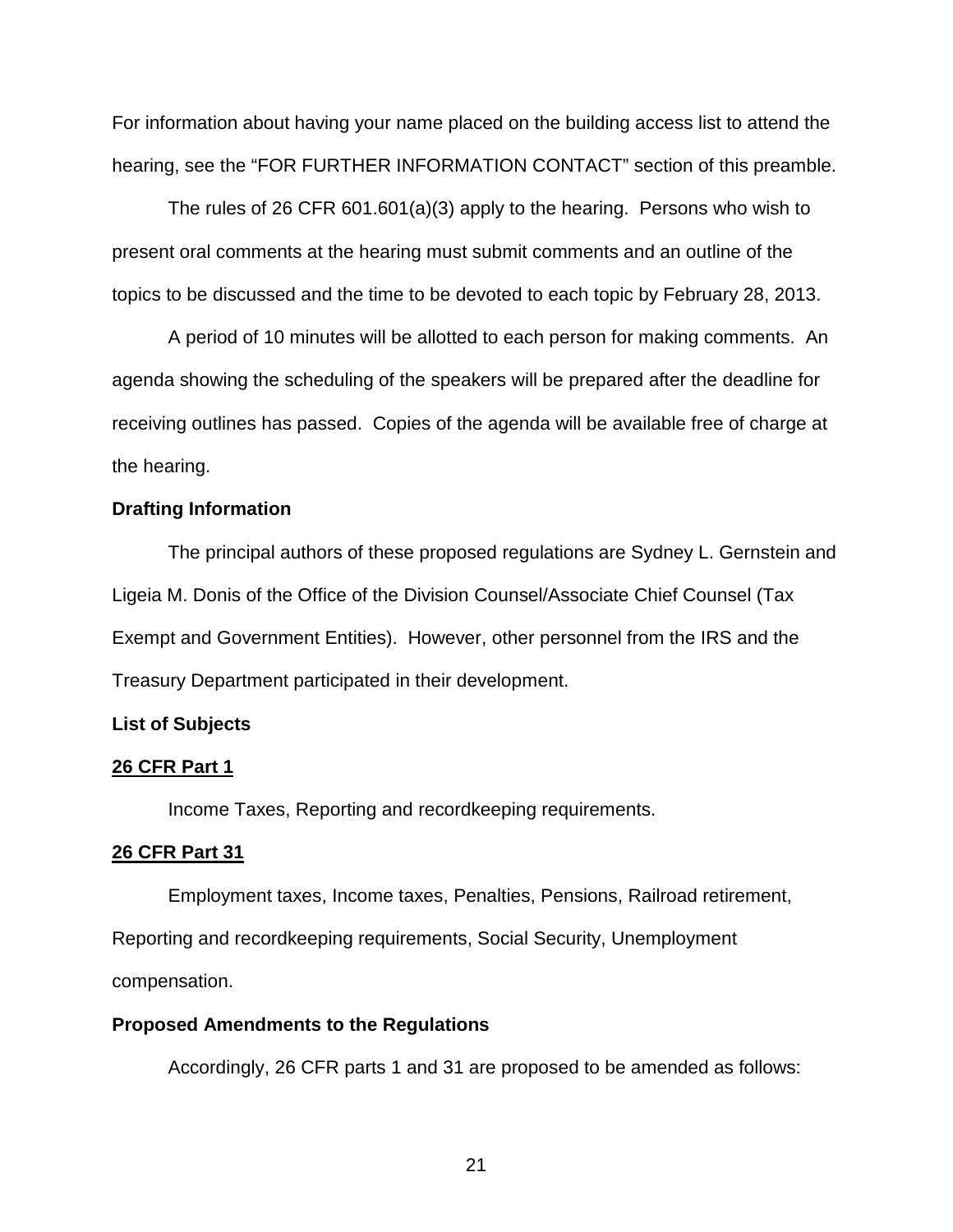# **PART 1--INCOME TAXES**

 Paragraph 1. The authority citation for part 1 continues to read in part as follows: Authority: 26 U.S.C. 7805 \* \* \*

Par. 2. Section 1.1401-1 is amended by revising paragraph (b) and adding new

paragraphs (d) and (e) to read as follows:

# §1.1401-1 Tax on self-employment income.

\* \* \* \* \*

 (b) The rates of tax on self-employment income are as follows (these regulations do not reflect off-Code revisions to the below rates):

(1) For Old-age, Survivors, and Disability Insurance:

| Taxable year                                                 | Percent |
|--------------------------------------------------------------|---------|
| Beginning after December 31, 1983 and before January 1, 1988 | 11.40   |
| Beginning after December 31, 1987 and before January 1, 1990 | 12.12   |
| Beginning after December 31, 1989                            | 12.40   |
| (2)(i) For Hospital Insurance:                               |         |
| Taxable year                                                 | Percent |
|                                                              |         |
| Beginning after December 31, 1983 and before January 1, 1985 | 2.60    |
| Beginning after December 31, 1984 and before January 1, 1986 | 2.70    |
| Beginning after December 31, 1985                            | 2.90    |
| (ii) For Additional Medicare Tax:                            |         |
| Taxable year                                                 | Percent |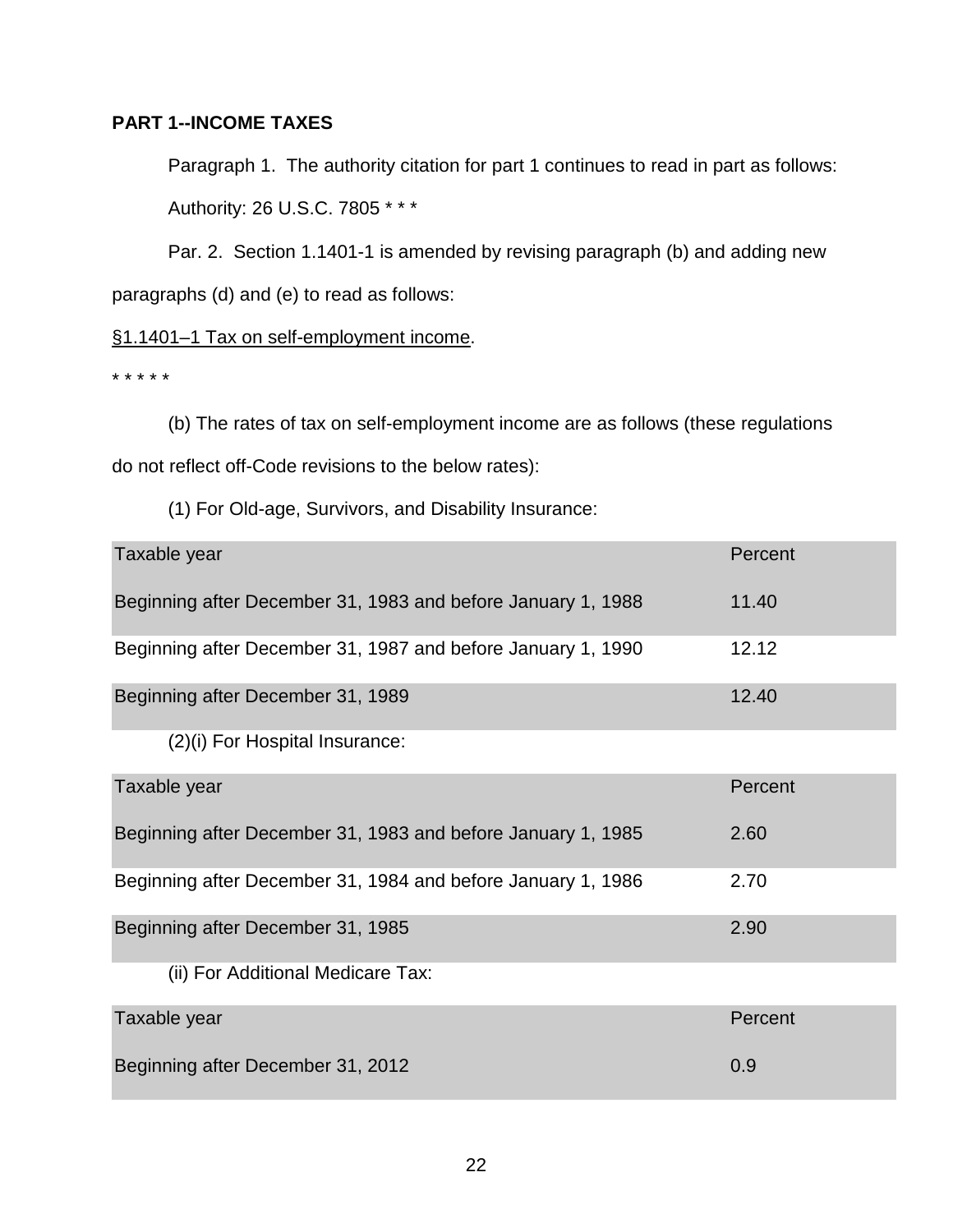**\* \* \* \* \*** 

(d) Special rules regarding Additional Medicare Tax. (1) General rule. An individual is liable for Additional Medicare Tax to the extent that his or her selfemployment income exceeds the following threshold amounts.

| <b>Filling Status</b>                       | <b>Threshold</b> |
|---------------------------------------------|------------------|
| Married individual filing a joint return    | \$250,000        |
| Married individual filing a separate return | \$125,000        |
| Any other case                              | \$200,000        |

These threshold amounts are specified under section 1401(b)(2)(A).

(2) Coordination with Federal Insurance Contributions Act. (i) General rule.

Under section 1401(b)(2)(B), the applicable threshold specified under section

1401(b)(2)(A) is reduced (but not below zero) by the amount of wages (as defined in

section 3121(a)) taken into account in determining Additional Medicare Tax under

section 3101(b)(2) with respect to the taxpayer. This rule does not apply to Railroad

Retirement Tax Act (RRTA) compensation (as defined in section 3231(e)).

(ii) Examples. The rules provided in paragraph  $(d)(2)(i)$  of this section are

illustrated by the following examples:

Example 1. A, a single filer, has \$130,000 in self-employment income and \$0 in wages. A is not liable to pay Additional Medicare Tax.

Example 2. B, a single filer, has \$220,000 in self-employment income and \$0 in wages. B is liable to pay Additional Medicare Tax on \$20,000 (\$220,000 in selfemployment income minus the threshold of \$200,000).

Example 3. C, a single filer, has \$145,000 in self-employment income and \$130,000 in wages. C's wages are not in excess of \$200,000 so C's employer did not withhold Additional Medicare Tax. However, the \$130,000 of wages reduces the selfemployment income threshold to \$70,000 (\$200,000 threshold minus the \$130,000 of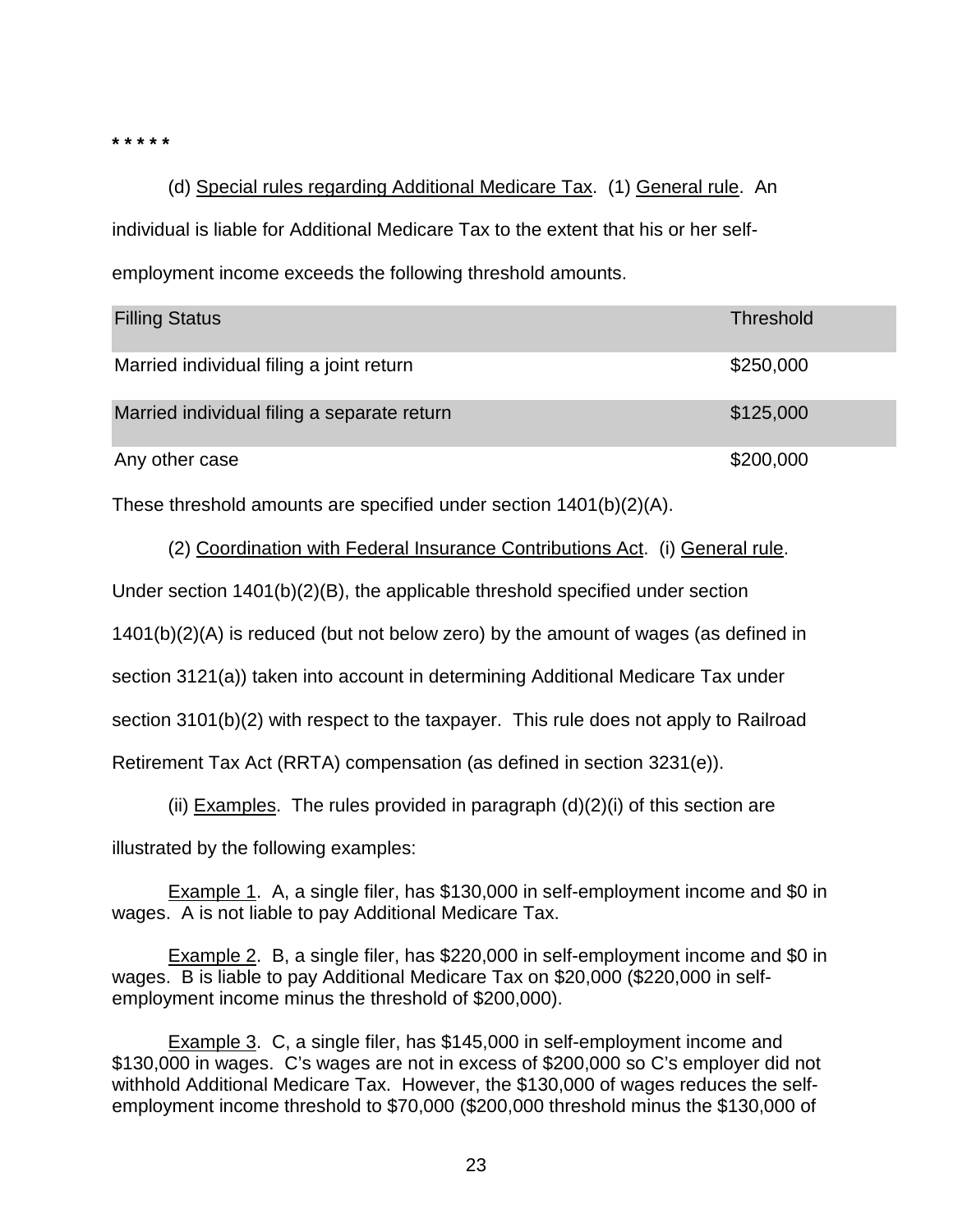wages). C is liable to pay Additional Medicare Tax on \$75,000 of self-employment income (\$145,000 in self-employment income minus the reduced threshold of \$70,000).

Example 4. E, who is married and files a joint return, has \$140,000 in selfemployment income. F, E's spouse, has \$130,000 in wages. F's wages are not in excess of \$200,000 so F's employer did not withhold Additional Medicare Tax. However, the \$130,000 of F's wages reduces E's self-employment income threshold to \$120,000 (\$250,000 threshold minus the \$130,000 of wages). E and F are liable to pay Additional Medicare Tax on \$20,000 of E's self-employment income (\$140,000 in selfemployment income minus the reduced threshold of \$120,000).

Example 5. D, who is married and files married filing separately, has \$150,000 in self-employment income and \$200,000 in wages. D's wages are not in excess of \$200,000 so D's employer did not withhold Additional Medicare Tax. However, the \$200,000 of wages reduces the self-employment income threshold to \$0 (\$125,000 threshold minus the \$200,000 of wages). D is liable to pay Additional Medicare Tax on \$75,000 of wages (\$200,000 in wages minus the \$125,000 threshold for a married filing separately return) and on \$150,000 of self-employment income (\$150,000 in selfemployment income minus the reduced threshold of \$0).

(e) Effective/applicability date. Paragraphs (b) and (d) of this section apply to

quarters beginning after the date of publication of the Treasury decision adopting these

rules as final regulations in the **Federal Register**.

# **PART 31--EMPLOYMENT TAXES AND COLLECTION OF INCOME TAX AT THE SOURCE**

Par. 3. The authority citation for part 31 continues to read in part as follows:

Authority: 26 U.S.C. 7805 \* \* \*

Par. 4. Section 31.3101-2 is amended by revising paragraphs (a), (b), and (c)

and adding a new paragraph (d) to read as follows:

§31.3101-2 Rates and computation of employee tax.

(a) Old-Age, Survivors, and Disability Insurance. The rates of employee tax for

Old-Age, Survivors, and Disability Insurance (OASDI) with respect to wages received in

calendar years after 1983 are as follows (these regulations do not reflect off-Code

revisions to the below rates):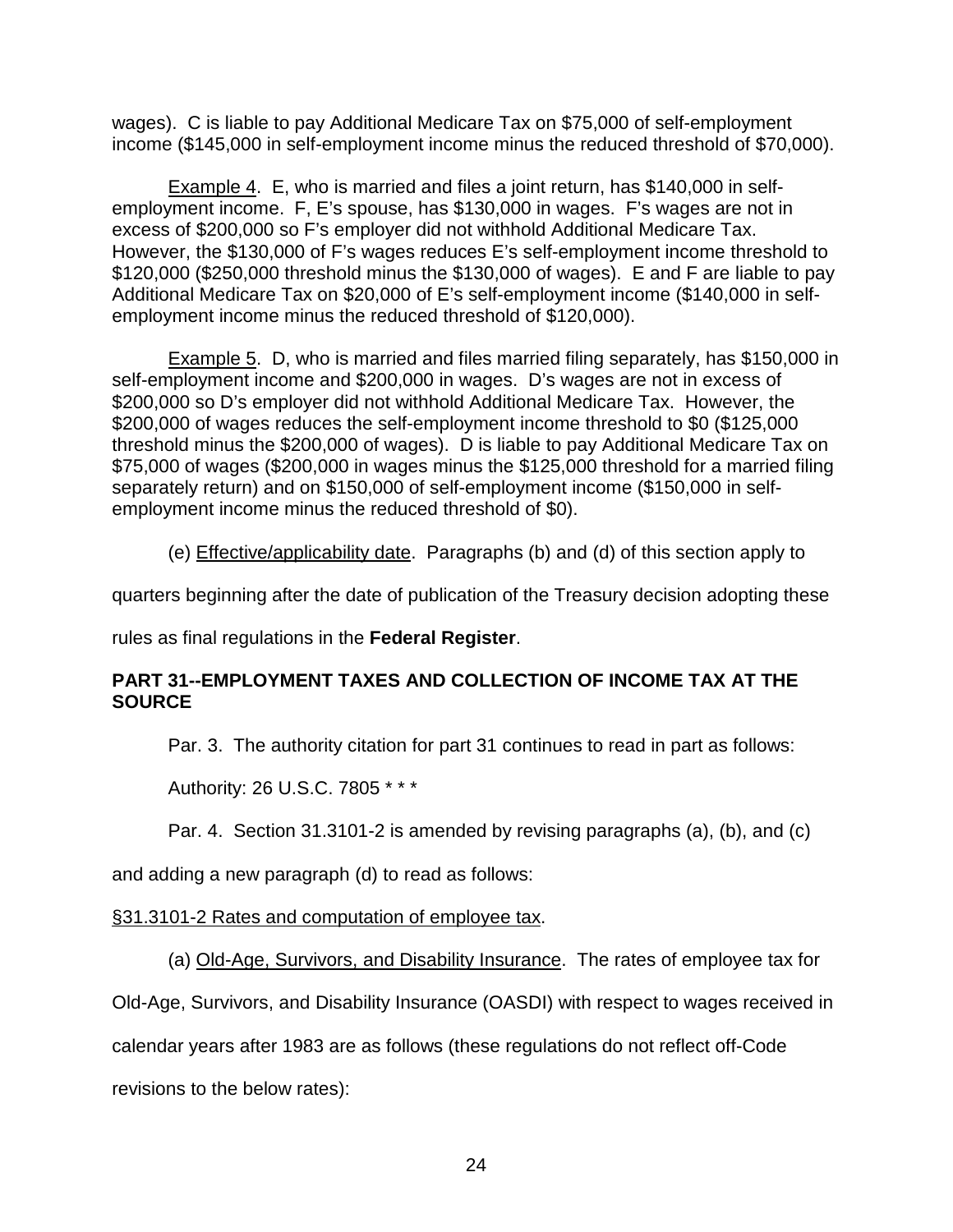| Calendar year             | Percent |
|---------------------------|---------|
| 1984, 1985, 1986, or 1987 | 5.7     |
| 1988 or 1989              | 6.06    |
| 1990 and subsequent years | 6.2     |

(b)(1) Hospital Insurance. The rates of employee tax for Hospital Insurance (HI)

with respect to wages received in calendar years after 1973 are as follows:

| Calendar year             | Percent |
|---------------------------|---------|
| 1974, 1975, 1976, or 1977 | 0.90    |
| 1978                      | 1.00    |
| 1979 or 1980              | 1.05    |
| 1981, 1982, 1983, or 1984 | 1.30    |
| 1985                      | 1.35    |
| 1986 and subsequent years | 1.45    |

(2) Additional Medicare Tax.(i) The rate of Additional Medicare Tax with respect to wages received in taxable years beginning after December 31, 2012, is as follows:

| Taxable year                      | Percent |
|-----------------------------------|---------|
| Beginning after December 31, 2012 | 0.9     |

 (ii) Individuals are liable for Additional Medicare Tax with respect to wages received in taxable years beginning after December 31, 2012, which are in excess of: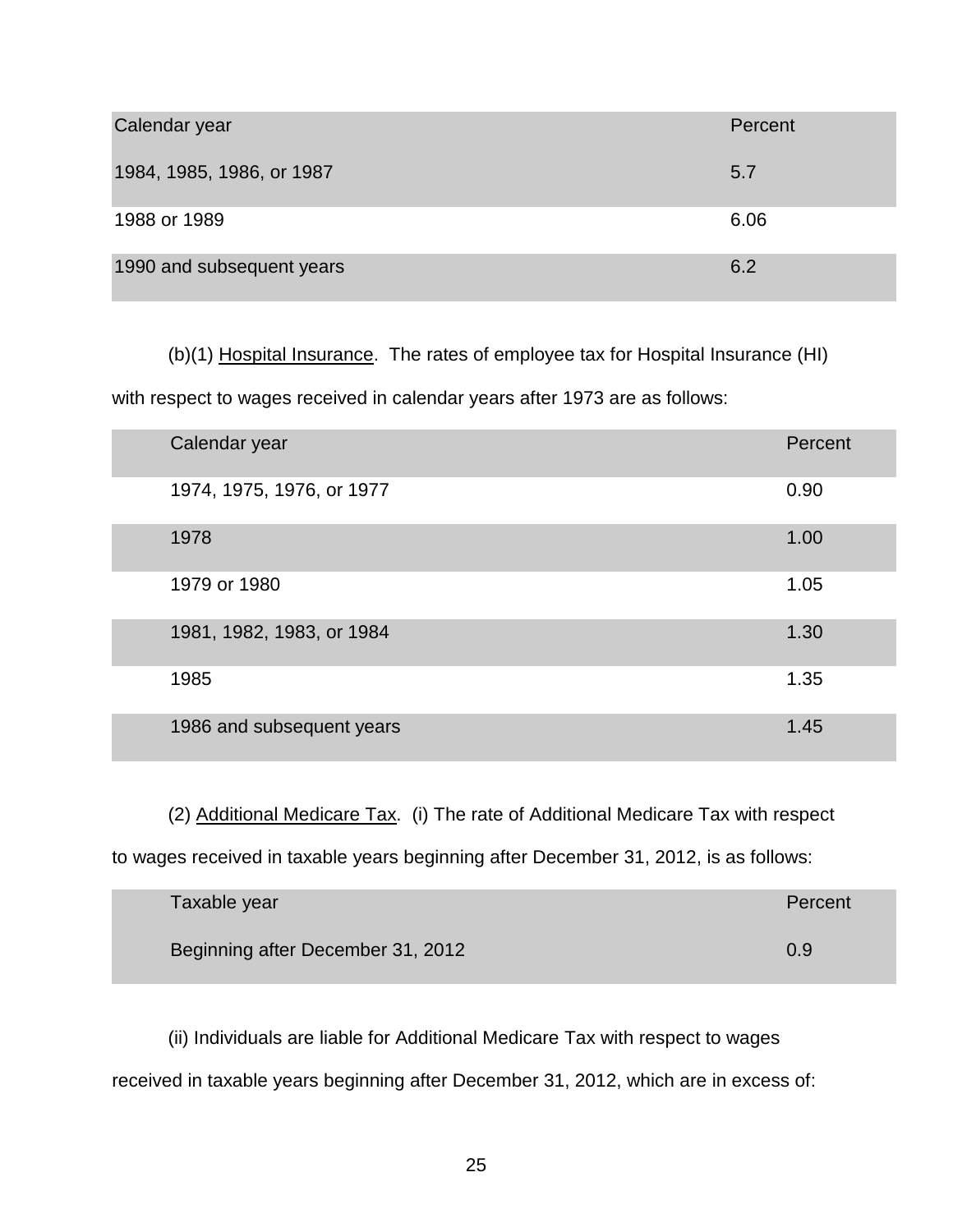| <b>Filling Status</b>                       | Threshold |
|---------------------------------------------|-----------|
| Married individual filing a joint return    | \$250,000 |
| Married individual filing a separate return | \$125,000 |
| Any other case                              | \$200,000 |

(c) Computation of employee tax. The employee tax is computed by applying to

the wages received by the employee the rates in effect at the time such wages are

received.

 Example. In 1989, A performed services for X which constituted employment (see §31.3121(b)-2). In 1990 A receives from X \$1,000 as remuneration for such services. The tax is payable at the 6.2 percent OASDI rate and the 1.45 percent HI rate in effect for the calendar year 1990 (the year in which the wages are received) and not at the 6.06 percent OASDI rate and the 1.45 percent HI rate which were in effect for the calendar year 1989 (the year in which the services were performed).

(d) Effective/applicability date. Paragraphs (a) (b), and (c) of this section apply to

quarters beginning after the date of publication of the Treasury decision adopting these

rules as final regulations in the **Federal Register**.

Par. 5. Section 31.3102-1 is amended by adding a new sentence at the end of

paragraph (a) and a new paragraph (f) to read as follows:

§31.3102-1 Collection of, and liability for, employee tax; in general.

(a) \*\*\* For special rules relating to Additional Medicare Tax imposed under

section 3101(b)(2), see §31.3102-4.

\* \* \* \* \*

 (f) Effective/applicability date. Paragraph (a) of this section applies to quarters beginning after the date of publication of the Treasury decision adopting these rules as final regulations in the **Federal Register**.

Par. 6. Section 31.3102-4 is added to read as follows: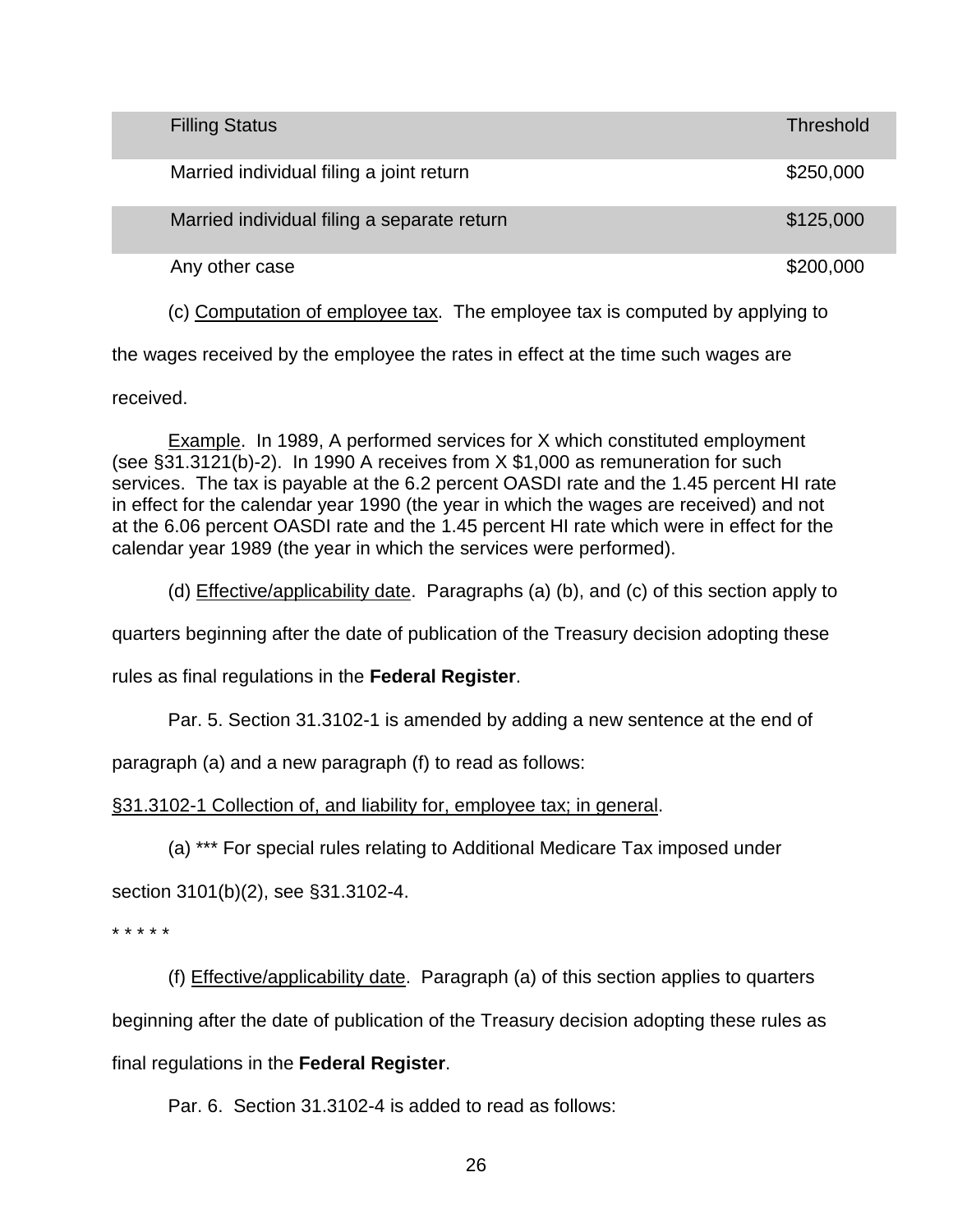# §31.3102-4 Special rules regarding Additional Medicare Tax.

 (a) Collection of tax from employee. An employer is required to collect from each of its employees the tax imposed by section 3101(b)(2) (Additional Medicare Tax) with respect to wages for employment performed for the employer by the employee only to the extent the employer pays wages to the employee in excess of \$200,000 in a calendar year. This rule applies regardless of the employee's filing status or other income. Thus, the employer disregards any amount of wages or Railroad Retirement Tax Act (RRTA) compensation paid to the employee's spouse. The employer also disregards any RRTA compensation paid by the employer to the employee or any wages or RRTA compensation paid to the employee by another employer.

Example. H, who is married and files a joint return, receives \$100,000 in wages from his employer for the calendar year. I, H's spouse, receives \$300,000 in wages from her employer for the same calendar year. H's wages are not in excess of \$200,000, so H's employer does not withhold Additional Medicare Tax. I's employer is required to collect Additional Medicare Tax only with respect to wages it pays which are in excess of the \$200,000 threshold (that is, \$100,000) for the calendar year.

(b) Collection of amounts not withheld. To the extent the employer does not

collect Additional Medicare Tax imposed on the employee by section 3101(b)(2), the

employee is liable to pay the tax.

 Example. J, who is married and files a joint return, receives \$190,000 in wages from his employer for the calendar year. K, J's spouse, receives \$150,000 in wages from her employer for the same calendar year. Neither J's nor K's wages are in excess of \$200,000, so neither J's nor K's employers are required to withhold Additional Medicare Tax. J and K are liable to pay Additional Medicare Tax on \$90,000 (\$340,000 minus the \$250,000 threshold for a joint return).

(c) Employer's liability for tax. If the employer deducts less than the correct

amount of Additional Medicare Tax, or if it fails to deduct any part of Additional Medicare

Tax, it is nevertheless liable for the correct amount of tax that it was required to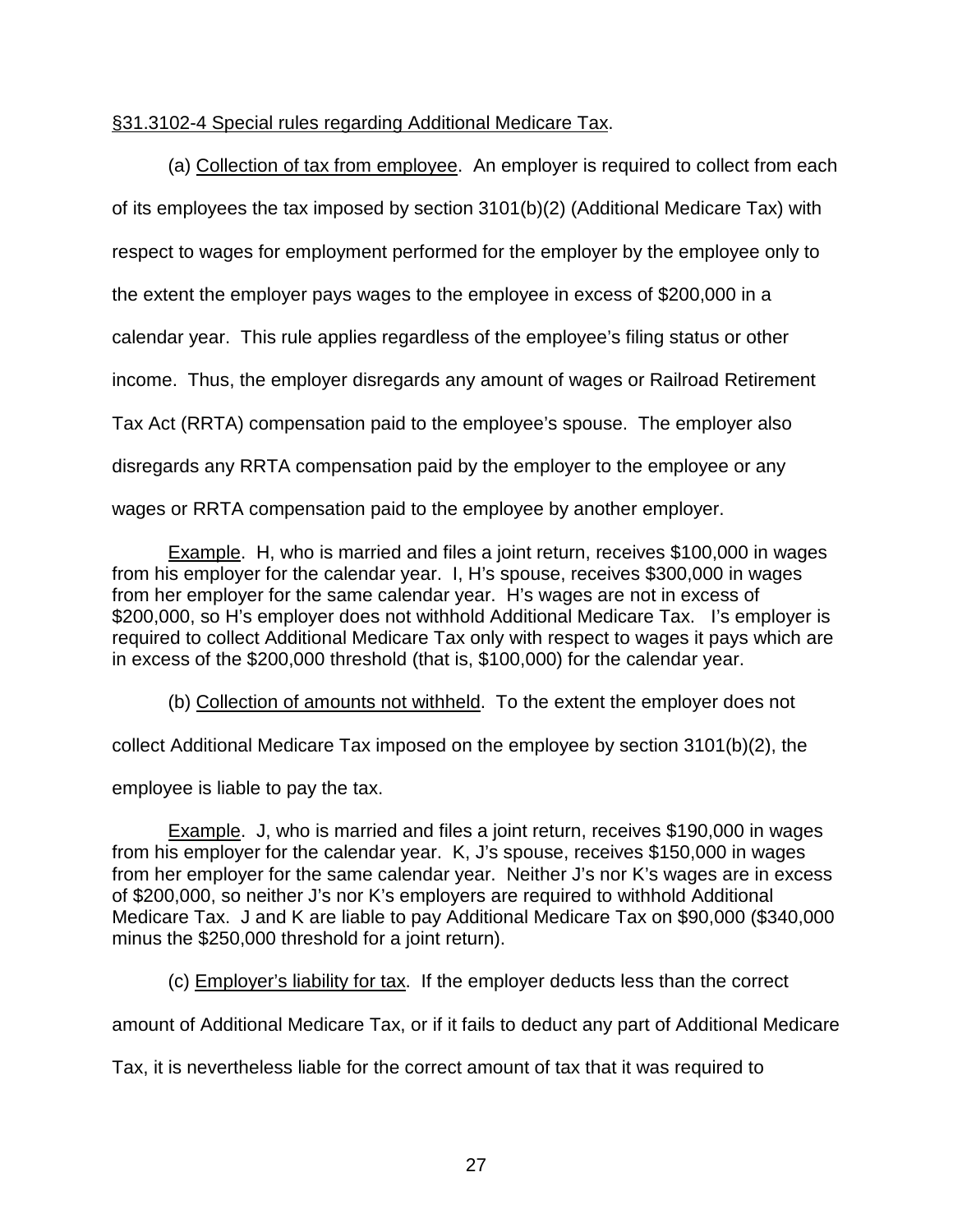withhold, until the employee pays the tax. If an employee subsequently pays the tax that the employer failed to deduct, the tax will not be collected from the employer. The employer, however, will remain subject to any applicable penalties or additions to tax resulting from the failure to withhold as required.

 (d) Effective/applicability date. This section applies to quarters beginning after the date of publication of the Treasury decision adopting these rules as final regulations in the **Federal Register**.

Par. 7. Section 31.3202-1 is amended by adding new paragraphs (g) and (h) to read as follows:

# §31.3202-1 Collection of, and liability for, employee tax.

\* \* \* \* \*

 (g) Special rules regarding Additional Medicare Tax. (1) An employer is required to collect from each of its employees the portion of the tax imposed by section 3201(a) (as calculated under section 3101(b)(2)) (Additional Medicare Tax) with respect to compensation for employment performed for the employer by the employee only to the extent the employer pays compensation to the employee in excess of \$200,000 in a calendar year. This rule applies regardless of the employee's filing status or other income. Thus, the employer disregards any amount of compensation or Federal Insurance Contributions Act (FICA) wages paid to the employee's spouse. The employer also disregards any FICA wages paid by the employer to the employee or any compensation or FICA wages paid to the employee by another employer.

Example. A, who is married and files a joint return, receives \$100,000 in compensation from her employer for the calendar year. B, A's spouse, receives \$300,000 in compensation from his employer for the same calendar year. A's compensation is not in excess of \$200,000, so A's employer does not withhold Additional Medicare Tax. B's employer is required to collect Additional Medicare Tax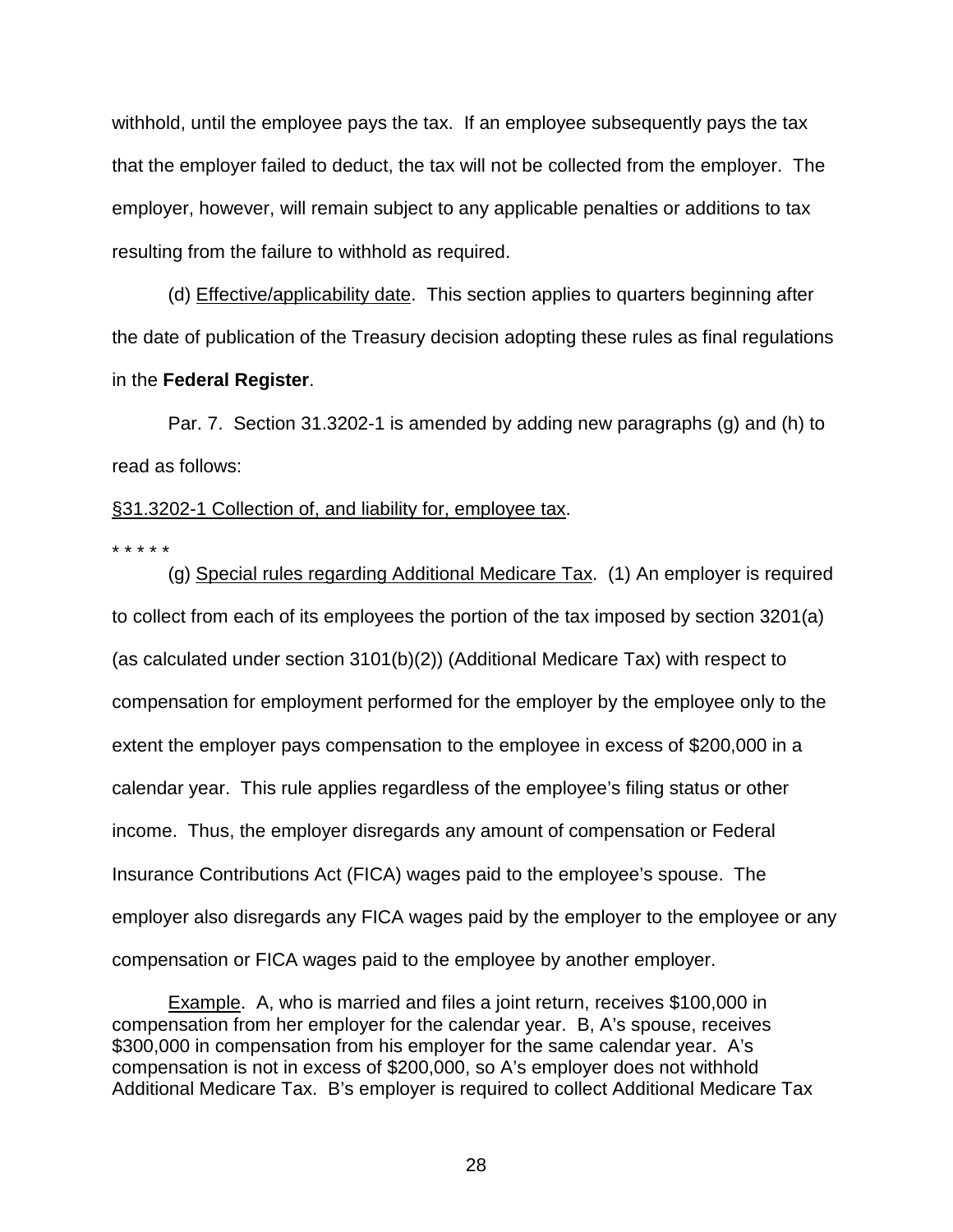only with respect to compensation it pays to B that is in excess of the \$200,000 threshold (that is, \$100,000) for the calendar year.

 (2) To the extent the employer does not collect Additional Medicare Tax imposed on the employee by section 3201(a) (as calculated under section 3101(b)(2)), the employee is liable to pay the tax.

Example. C, who is married and files a joint return, receives \$190,000 in compensation from her employer for the calendar year. D, C's spouse, receives \$150,000 in compensation from his employer for the same calendar year. Neither C's nor D's compensation is in excess of \$200,000, so neither C's nor D's employers are required to withhold Additional Medicare Tax. C and D are liable to pay Additional Medicare Tax on \$90,000 (\$340,000 minus the \$250,000 threshold for a joint return).

(3) If the employer deducts less than the correct amount of Additional Medicare

Tax, or if it fails to deduct any part of Additional Medicare Tax, it is nevertheless liable for the correct amount of tax that it was required to withhold, until the employee pays the tax. If an employee subsequently pays the tax that the employer failed to deduct, the tax will not be collected from the employer. The employer, however, will remain subject to any applicable penalties or additions to tax resulting from the failure to withhold as required.

 (h) Effective/applicability date. Paragraph (g) of this section applies to quarters beginning after the date of publication of the Treasury decision adopting these rules as final regulations in the **Federal Register**.

Par. 8. Section 31.6011(a)-1 is amended by adding new paragraphs (h) and (i) to read as follows:

§31.6011(a)-1 Returns under Federal Insurance Contributions Act. \* \* \* \* \*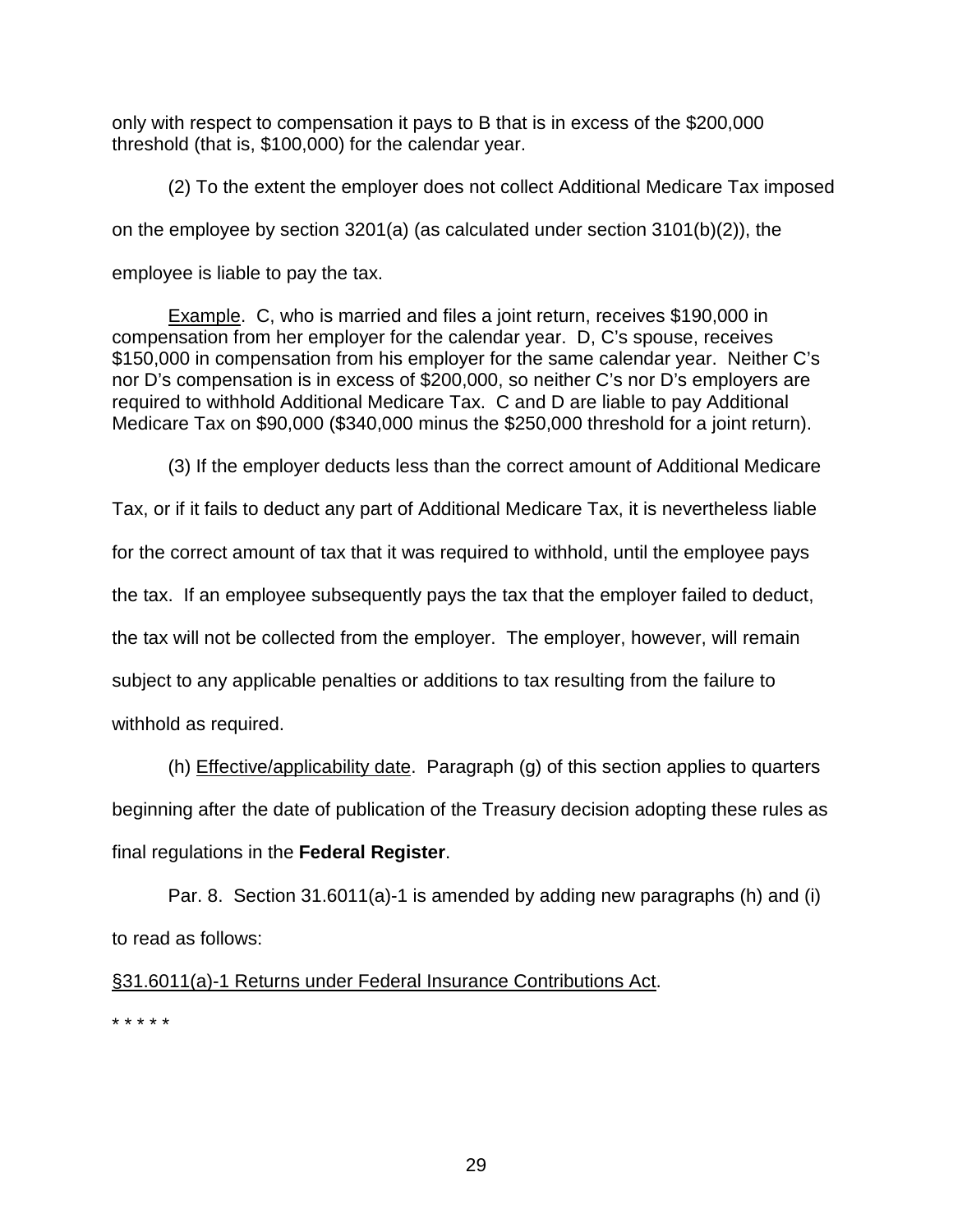(h) Returns by employees in respect of Additional Medicare Tax. An employee who is paid wages, as defined in sections 3121(a), subject to the tax under section 3101(b)(2) (Additional Medicare Tax), must make a return for the taxable year in respect of such tax. The return shall be made on Form 1040. The form to be used by residents of the U.S. Virgin Islands, Guam, American Samoa, or the Northern Mariana Islands is Form 1040-SS, "U.S. Self-Employment Tax Return (Including Additional Child Tax Credit for Bona Fide Residents of Puerto Rico)." The form to be used by residents of Puerto Rico is either Form 1040-SS or Form 1040-PR, "Planilla para la Declaración de la Contribución Federal sobre el Trabajo por Cuenta Propia (Incluyendo el Crédito Tributario Adicional por Hijos para Residentes Bona Fide de Puerto Rico)."

 (i) Effective/applicability date. Paragraph (h) of this section applies to taxable years beginning after the date of publication of the Treasury decision adopting these rules as final regulations in the **Federal Register**.

Par. 9. Section 31.6011(a)-2 is amended by adding new paragraphs (d) and (e) to read as follows:

# §31.6011(a)-2 Returns under Railroad Retirement Tax Act.

\* \* \* \* \*

 (d) Returns by employees and employee representatives in respect of Additional Medicare Tax. An employee or employee representative who is paid compensation, as defined in section 3231(e), subject to the tax under sections 3201(a) (as calculated under section 3101(b)(2)) or section 3211(a) (as calculated under section 3101(b)(2)) (Additional Medicare Tax), must make a return for the taxable year in respect of such tax. The return shall be made on Form 1040. The form to be used by residents of the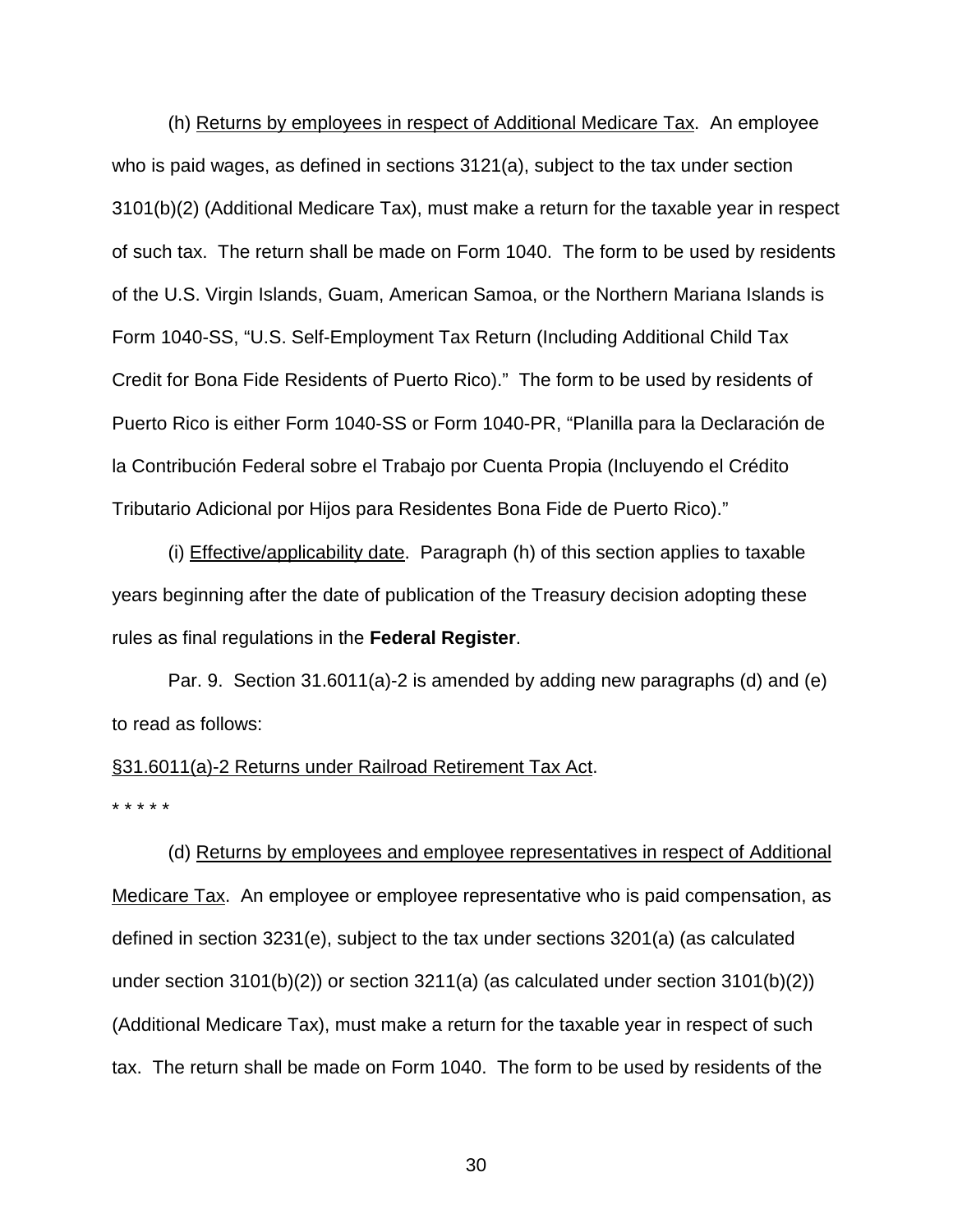U.S. Virgin Islands, Guam, American Samoa, or the Northern Mariana Islands is Form 1040-SS, "U.S. Self-Employment Tax Return (Including Additional Child Tax Credit for Bona Fide Residents of Puerto Rico)." The form to be used by residents of Puerto Rico is either Form 1040-SS or Form 1040-PR, "Planilla para la Declaración de la Contribución Federal sobre el Trabajo por Cuenta Propia (Incluyendo el Crédito Tributario Adicional por Hijos para Residentes Bona Fide de Puerto Rico)."

 (e) Effective/applicability date. Paragraph (d) of this section applies to taxable years beginning after the date of publication of the Treasury decision adopting these rules as final regulations in the **Federal Register**.

Par. 10. Section 31.6205-1 is amended by:

1. Revising the first sentence in paragraph (b)(2)(i).

2. Adding a new second sentence to paragraphs  $(b)(2)(ii)$  and  $(b)(2)(iii)$ .

3. Adding two new sentences after the sixth sentence in paragraph (b)(3).

4. Adding a new paragraph (b)(4).

5. Revising paragraph (d)(1).

6. Adding a new paragraph (e).

The revisions and additions read as follows:

## §31.6205-1 Adjustments of underpayments.

\* \* \* \* \*

(b) \* \* \*

 $(2)$  \* \* \* (i) If an employer files a return on which FICA tax or RRTA tax is required to be reported, and reports on the return less than the correct amount of employee or employer FICA or RRTA tax with respect to a payment of wages or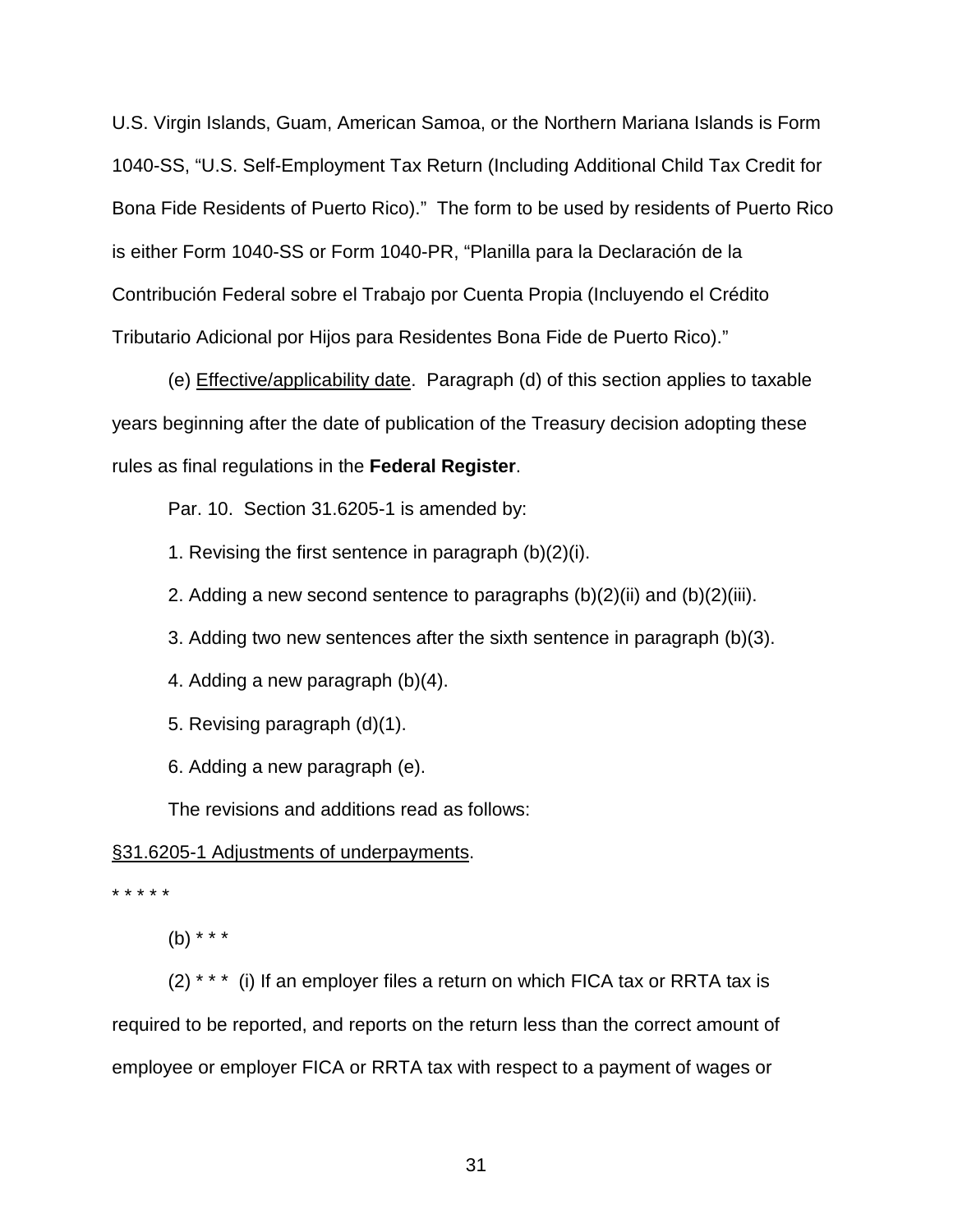compensation, and if the employer ascertains the error after filing the return, the employer shall correct the error through an interest-free adjustment as provided in this section, except as provided in paragraph (b)(4) of this section for Additional Medicare Tax. \* \* \*

 (ii) \* \* \* However, if the employer also reported less than the correct amount of Additional Medicare Tax, the employer shall correct the underwithheld and underpaid Additional Medicare Tax in accordance with paragraph (b)(4) of this section. \*\*\*

 (iii) \* \* \* However, if the employer also reported less than the correct amount of Additional Medicare Tax, the employer shall correct the underwithheld and underpaid Additional Medicare Tax in accordance with paragraph (b)(4) of this section. \* \* \*

 (3) \* \* \* However, an adjustment of Additional Medicare Tax required to be withheld under section 3101(b)(2) or section 3201(a) may only be reported pursuant to this section if the error is ascertained within the same calendar year that the wages were paid to the employee, or if section 3509 applies to determine the amount of the underpayment, or if the adjustment is reported on a Form 2504 or Form 2504-WC. See paragraph (b)(4) of this section. \* \* \*

 (4) Additional Medicare Tax. If an employer files a return on which FICA tax or RRTA tax is required to be reported, and reports on the return less than the correct amount of Additional Medicare Tax required to be withheld with respect to a payment of wages or compensation, and if the employer ascertains the error after filing the return, the employer shall correct the error through an interest-free adjustment as provided in this section. An adjustment of Additional Medicare Tax may only be reported pursuant to this paragraph (b)(4) if the error is ascertained within the same calendar year that the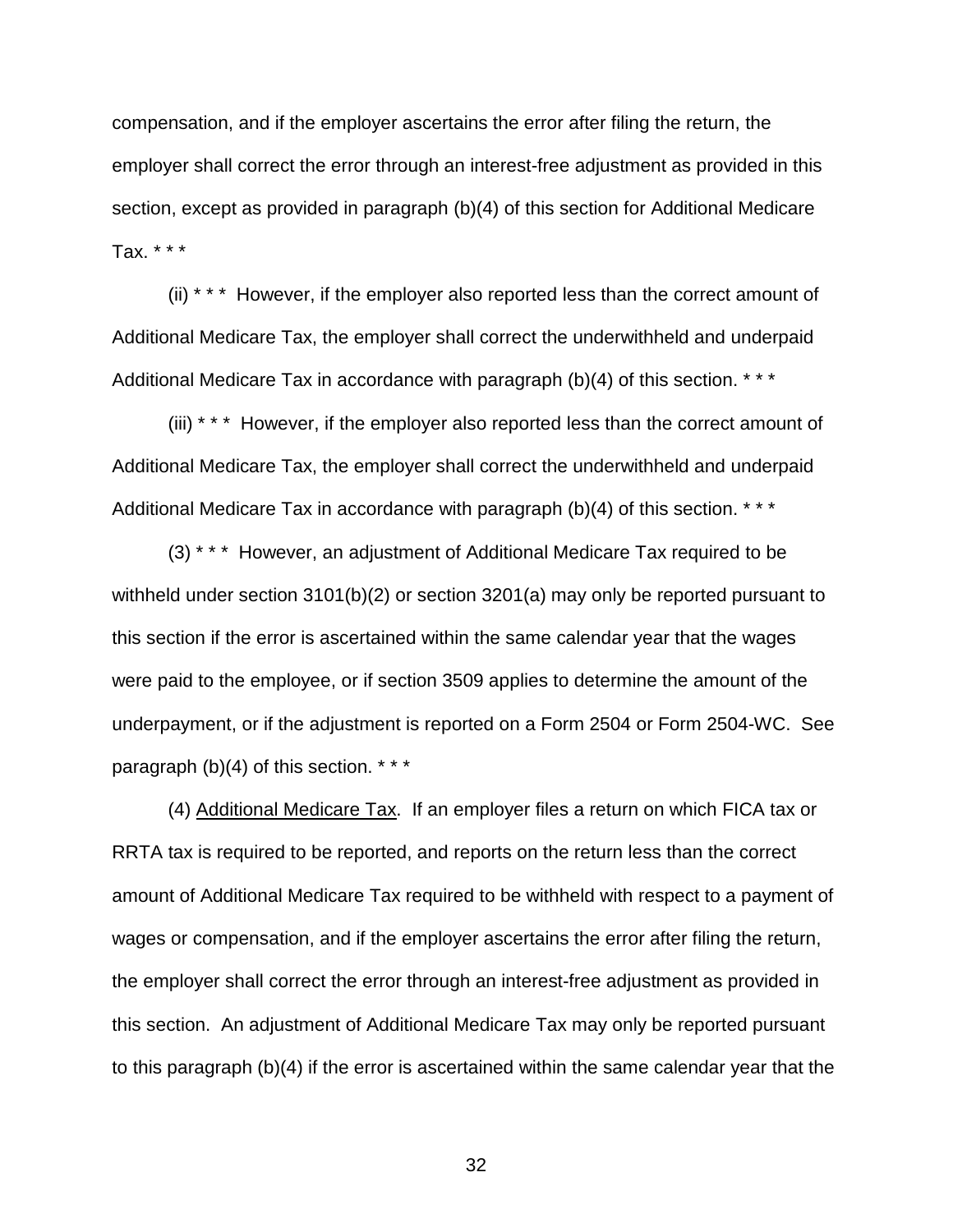wages or compensation were paid to the employee, unless the underpayment is attributable to an administrative error (that is, an error involving the inaccurate reporting of the amount actually withheld), section 3509 applies to determine the amount of the underpayment, or the adjustment is reported on a Form 2504 or Form 2504-WC. The employer shall adjust the underpayment of Additional Medicare Tax by reporting the additional amount due on an adjusted return for the return period in which the wages or compensation were paid, accompanied by a detailed explanation of the amount being reported on the adjusted return and any other information as may be required by this section and by the instructions relating to the adjusted return. The reporting of the underpayment on an adjusted return constitutes an adjustment within the meaning of this section only if the adjusted return is filed within the period of limitations for assessment for the return period being corrected, and by the due date for filing the return for the return period in which the error is ascertained. For purposes of the preceding sentence, the due date for filing the adjusted return is determined by reference to the return being corrected, without regard to the employer's current filing requirements. For example, an employer with a current annual filing requirement who is correcting an error on a previously filed quarterly return must file the adjusted return by the due date for filing a quarterly return for the quarter in which the error is ascertained. The amount of the underpayment adjusted in accordance with this section must be paid to the IRS by the time the adjusted return is filed. If an adjustment is reported pursuant to this section, but the amount of the adjustment is not paid when due, interest accrues from that date (see section 6601).

\* \* \* \* \*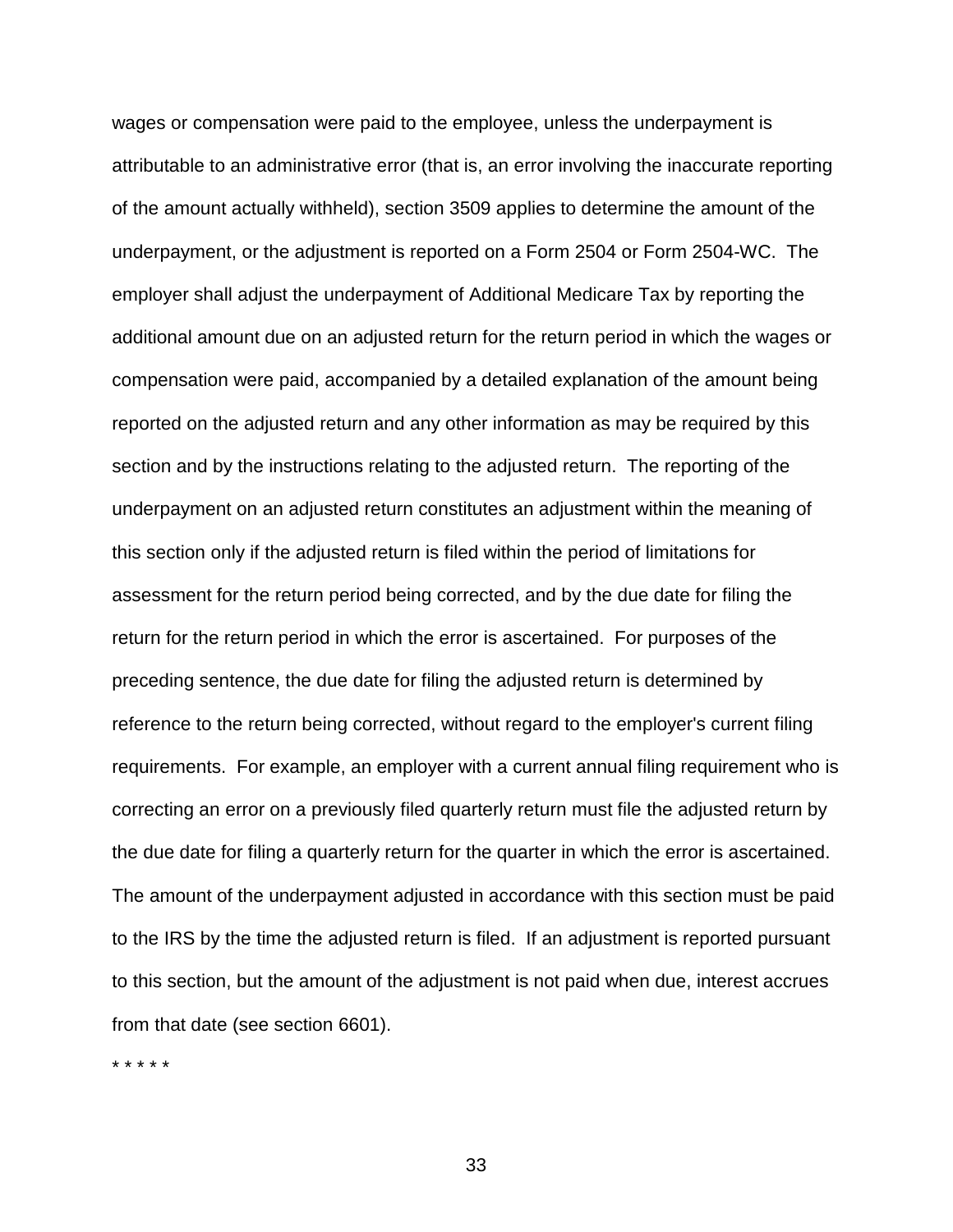(d) \* \* \* (1) Federal Insurance Contributions Tax Act and Railroad Retirement Tax Act. If an employer collects less than the correct amount of employee FICA or RRTA tax from an employee with respect to a payment of wages or compensation, the employer must collect the amount of the undercollection by deducting the amount from remuneration of the employee, if any, paid after the employer ascertains the error. If an employer collects less than the correct amount of Additional Medicare Tax required to be withheld under section 3101(b)(2) or section 3201(a), the employer must collect the amount of the undercollection on or before the last day of the calendar year by deducting the amount from remuneration of the employee, if any, paid after the employer ascertains the error. Such deductions may be made even though the remuneration, for any reason, does not constitute wages or compensation. The correct amount of employee tax must be reported and paid, as provided in paragraph (b) of this section, whether or not the undercollection is corrected by a deduction made as prescribed in this paragraph (d)(1), and even if the deduction is made after the return on which the employee tax must be reported is due. If such a deduction is not made, the obligation of the employee to the employer with respect to the undercollection is a matter for settlement between the employee and the employer. If an employer makes an erroneous collection of employee tax from two or more of its employees, a separate settlement must be made with respect to each employee. An overcollection of employee tax from one employee may not be used to offset an undercollection of such tax from another employee. For provisions relating to the employer's liability for the tax, whether or not it collects the tax from the employee, see §§31.3102-1(d), 31.3102-4(c),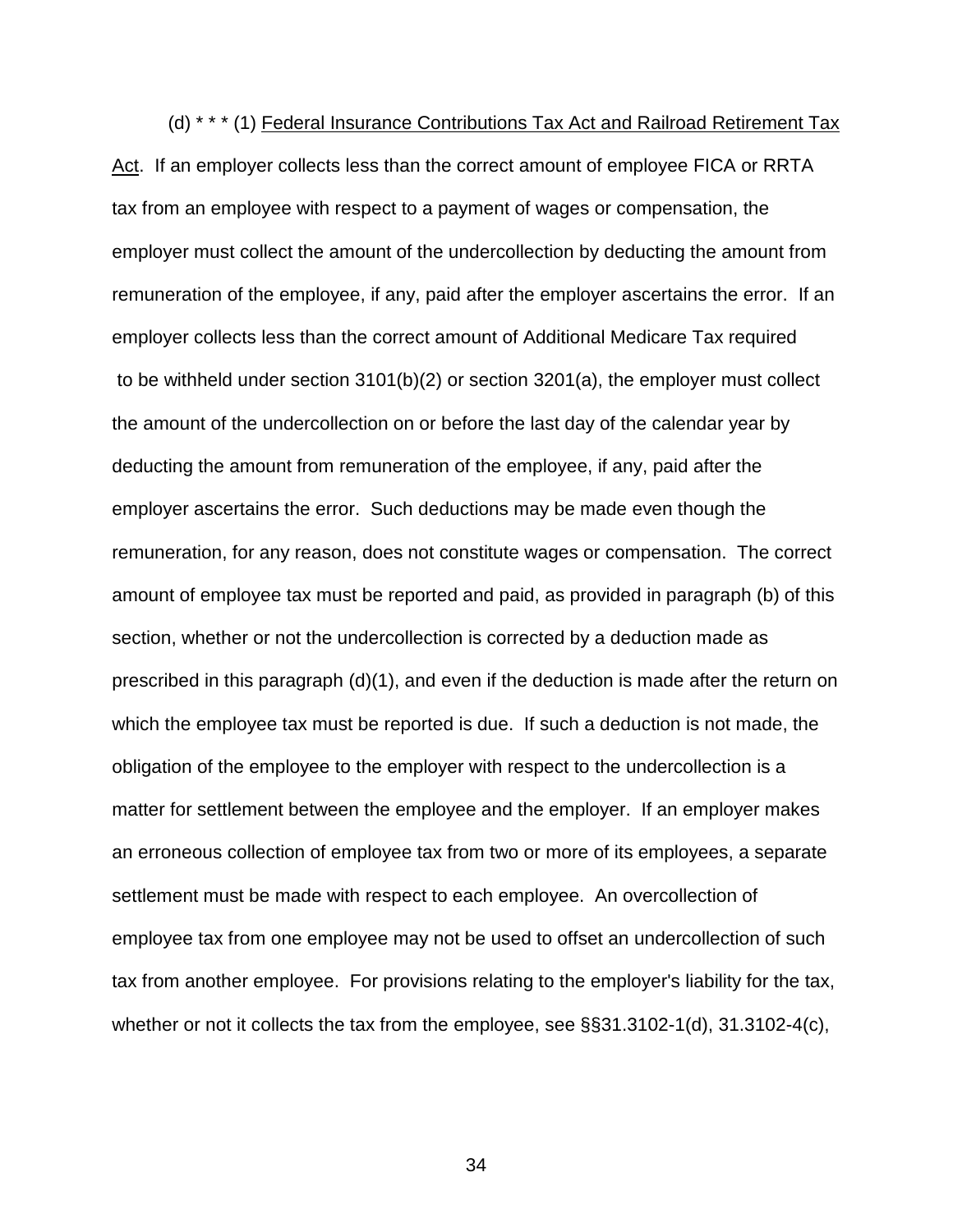and 31.3202-1. This paragraph (d)(1) does not apply if section 3509 applies to determine the employer's liability.

\* \* \* \* \*

 (e) Effective/applicability date. Paragraphs (b) and (d) of this section apply to adjustments made after the date of publication of the Treasury decision adopting these rules as final regulations in the **Federal Register**.

Par. 11. Section 31.6402(a)-2 is amended by:

1. Revising paragraph (a)(1)(i) and the first sentence in paragraph (a)(1)(ii).

2. Re-designating paragraphs  $(a)(1)(iii)$ ,  $(a)(1)(iv)$ ,  $(a)(1)(v)$ , and  $(a)(1)(vi)$ , as new paragraphs  $(a)(1)(iv)$ ,  $(a)(1)(v)$ ,  $(a)(1)(vi)$ , and  $(a)(1)(vii)$ , respectively.

- 3. Adding a new paragraph (a)(1)(iii).
- 4. Revising newly-designated paragraphs  $(a)(1)(iv)$  and  $(a)(1)(v)$ .
- 5. Revising paragraph (b).
- 6. Adding a new paragraph (c).

The revisions and additions read as follows:

# §31.6402(a)-2 Credit or refund of tax under Federal Insurance Contributions Act or Railroad Retirement Tax Act.

 $(a)$  \* \* \*  $(1)$  \* \* \*

 (i) Except as provided in paragraph (a)(1)(iii) of this section, any person may file a claim for credit or refund for an overpayment (except to the extent that the overpayment must be credited pursuant to §31.3503-1) if the person paid to the Internal Revenue Service (IRS) more than the correct amount of employee Federal Insurance Contributions Act (FICA) tax under section 3101 or employer FICA tax under section 3111, employee Railroad Retirement Tax Act (RRTA) tax under section 3201, employee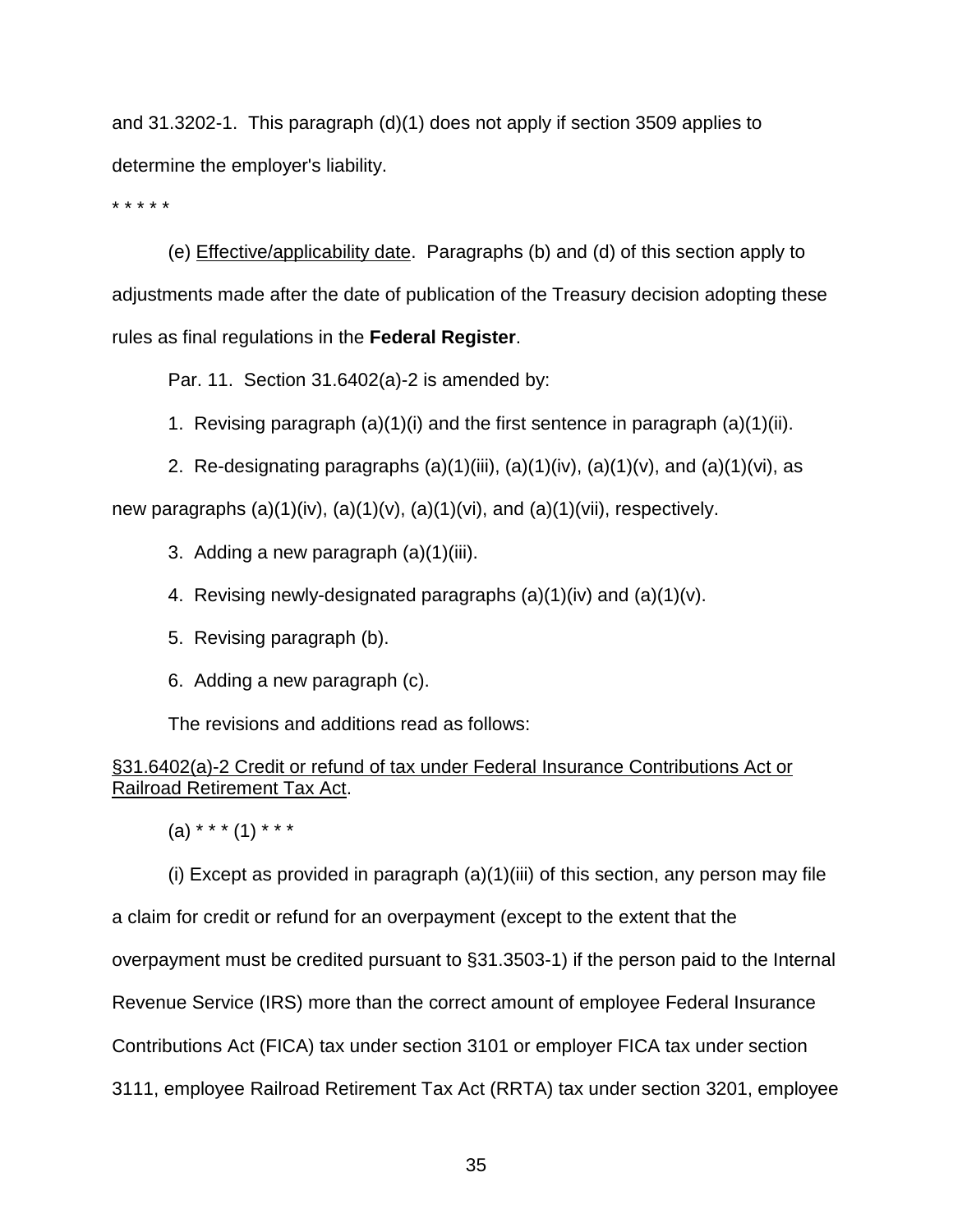representative RRTA tax under section 3211, or employer RRTA tax under section 3221, or interest, addition to the tax, additional amount, or penalty with respect to any such tax.

 (ii) Except as provided in paragraph (a)(1)(iii) of this section, the claim for credit or refund must be made in the manner and subject to the conditions stated in this section. \* \* \*

 (iii) Additional Medicare Tax. No refund or credit to the employer will be allowed for the amount of any overpayment of Additional Medicare Tax imposed under section 3101(b)(2) or section 3201(a) (as calculated under section 3101(b)(2)), which the employer deducted or withheld from an employee.

 (iv) For adjustments without interest of overpayments of FICA or RRTA taxes, including Additional Medicare Tax, see §31.6413(a)-2.

 (v) For corrections of FICA and RRTA tax paid under the wrong chapter, see §31.6205-1(b)(2)(ii) and (b)(2)(iii) and §31.3503-1.

\* \* \* \* \*

(b) Claim by employee--(1) In general. Except as provided in  $(b)(3)$  of this section, if more than the correct amount of employee tax under section 3101 or section 3201 is collected by an employer from an employee and paid to the IRS, the employee may file a claim for refund of the overpayment if--

 (i) The employee does not receive repayment or reimbursement in any manner from the employer and does not authorize the employer to file a claim and receive refund or credit,

(ii) The overcollection cannot be corrected under §31.3503-1, and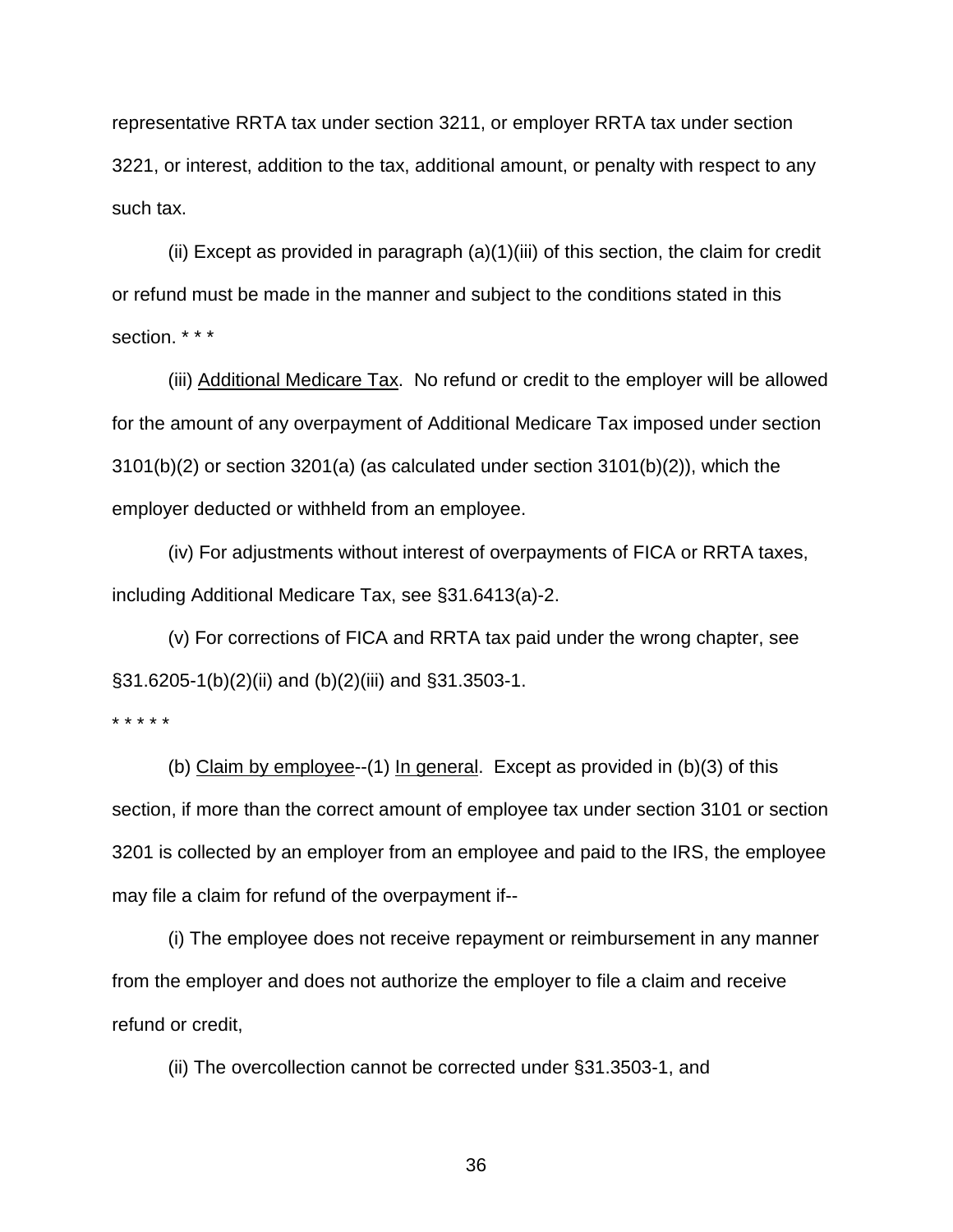(iii) In the case of overpaid employee social security tax due to having received wages or compensation from multiple employers, the employee has not taken the overcollection into account in claiming a credit against, or refund of, his or her income tax, or if so, such claim has been rejected. See §31.6413(c)-1.

 (2) Statements supporting employee's claim. (i) Except as provided in (b)(3) of this section, each employee who makes a claim under paragraph (b)(1) of this section shall submit with such claim a statement setting forth (a) the extent, if any, to which the employer has repaid or reimbursed the employee in any manner for the overcollection, and (b) the amount, if any, of credit or refund of such overpayment claimed by the employer or authorized by the employee to be claimed by the employer. The employee shall obtain such statement, if possible, from the employer, who should include in such statement the fact that it is made in support of a claim against the United States to be filed by the employee for refund of employee tax paid by such employer to the IRS. If the employer's statement is not submitted with the claim, the employee shall make the statement to the best of his or her knowledge and belief, and shall include therein an explanation of his or her inability to obtain the statement from the employer.

 (ii) Except as provided in paragraph (b)(3) of this section, each individual who makes a claim under paragraph (b)(1) of this section also shall submit with such claim a statement setting forth whether the individual has taken the amount of the overcollection into account in claiming a credit against, or refund of, his or her income tax, and the amount, if any, so claimed (see §31.6413(c)-1).

 (3) Additional Medicare Tax. (i) If more than the correct amount of Additional Medicare Tax under section 3101(b)(2) or section 3201(a) (as calculated under section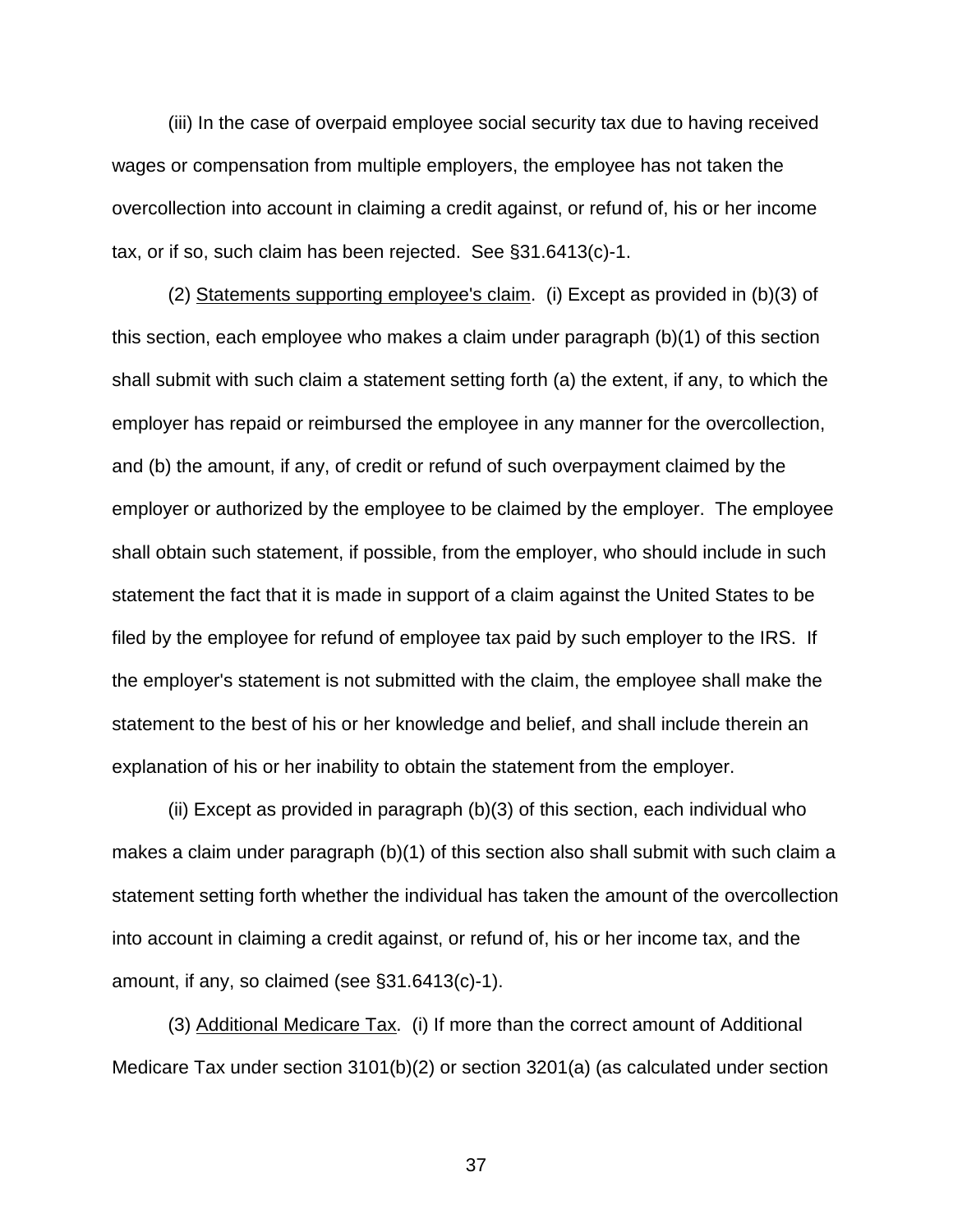3101(b)(2)), is collected by an employer from an employee and paid to the IRS, the employee may file a claim for refund of the overpayment and receive a refund or credit if the overcollection cannot be corrected under §31.3503-1 and if the employee has not received repayment or reimbursement from the employer in the context of an interestfree adjustment. The claim for refund shall be made on Form 1040, "U.S. Individual Income Tax Return," by taking the overcollection into account in claiming a credit against, or refund of, tax. The form to be used by residents of the U.S. Virgin Islands, Guam, American Samoa, or the Northern Mariana Islands is Form 1040-SS, "U.S. Self-Employment Tax Return (Including Additional Child Tax Credit for Bona Fide Residents of Puerto Rico)." The form to be used by residents of Puerto Rico is either Form 1040- SS or Form 1040-PR, "Planilla para la Declaración de la Contribución Federal sobre el Trabajo por Cuenta Propia (Incluyendo el Crédito Tributario Adicional por Hijos para Residentes Bona Fide de Puerto Rico)." The employee may not authorize the employer to claim the credit or refund for the employee. See §31.6402(a)-2(a)(1)(iii).

 (ii) In the case of an overpayment of Additional Medicare Tax under section 3101(b)(2) or section 3201(a) for a taxable year of an individual for which a Form 1040 (or other applicable return in the Form 1040 series) has been filed, a claim for refund shall be made by the individual on Form 1040X, "Amended U.S. Individual Income Tax Return."

 (c) Effective/applicability date. This section applies to claims for refund filed after the date of publication of the Treasury decision adopting these rules as final regulations in the **Federal Register**.

Par. 12. Section 31.6413(a)-1 is amended by: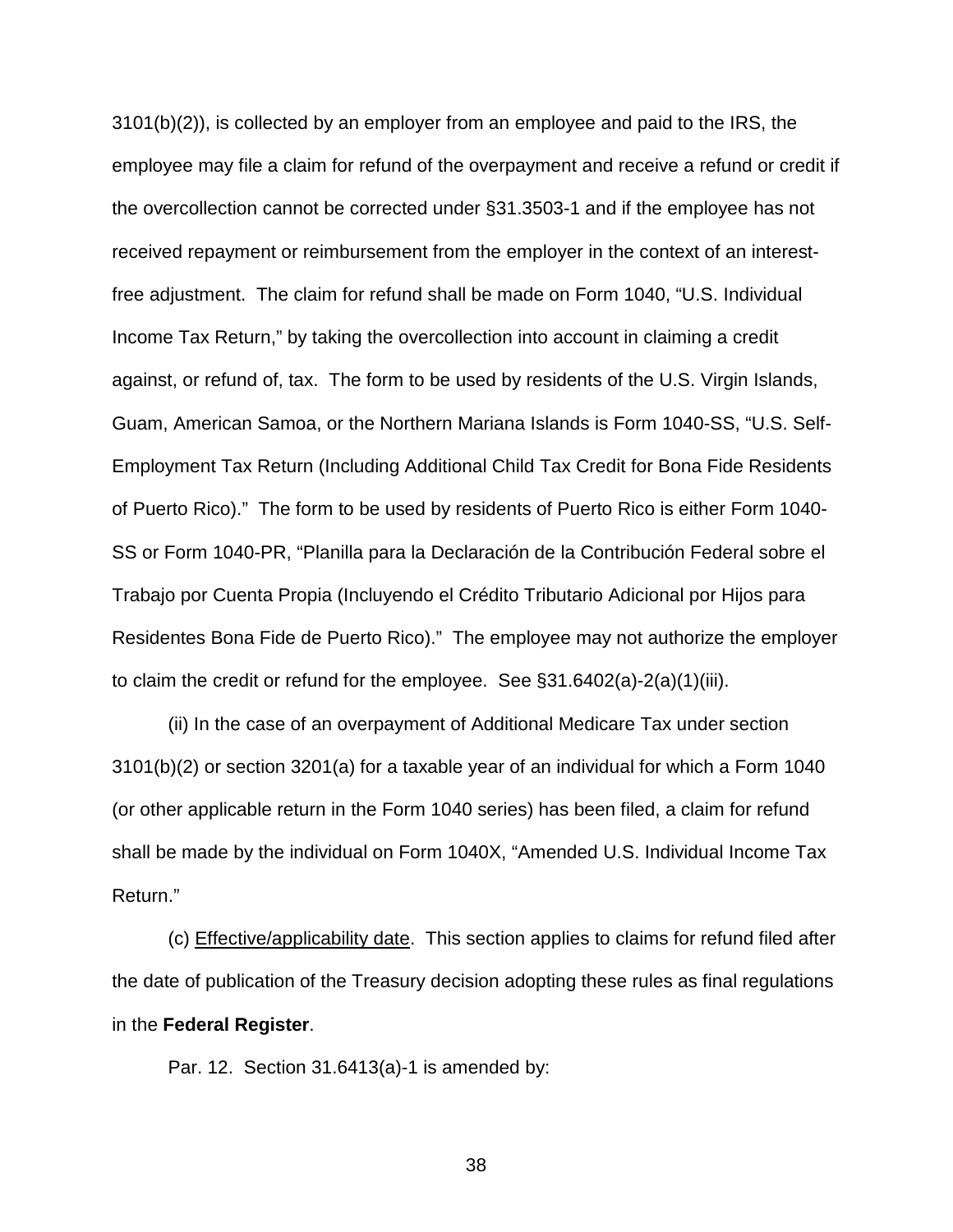1. Revising the first sentence in paragraph (a)(2)(i).

2. Re-designating paragraphs (a)(2)(ii), (a)(2)(iii), (a)(2)(iv), (a)(2)(v), (a)(2)(vi), and (a)(2)(vii), as new paragraphs (a)(2)(iii), (a)(2)(iv), (a)(2)(v), (a)(2)(vi), (a)(2)(vii), and (a)(2)(viii), respectively.

3. Adding a new paragraph (a)(2)(ii).

4. Adding a new sentence after the first sentence in newly-designated paragraph  $(a)(2)(iv).$ 

5. Adding a new sentence after the second sentence in newly-designated paragraph  $(a)(2)(v)$ .

6. Revising newly-designated paragraph (a)(2)(viii).

7. Adding a new paragraph (c).

The revisions and additions read as follows:

# §31.6413(a)-1 Repayment or reimbursement by employer of tax erroneously collected from employee.

 $(a) * * *$ 

 $(2)$ <sup>\*\*\*</sup> (i) Except as provided in paragraph  $(a)(2)(ii)$  of this section, if an employer files a return for a return period on which FICA tax or RRTA tax is reported, collects from an employee and pays to the IRS more than the correct amount of the employee FICA or RRTA tax, and if the employer ascertains the error after filing the return and within the applicable period of limitations on credit or refund, the employer shall repay or reimburse the employee in the amount of the overcollection prior to the expiration of such limitations period. \* \* \*

 (ii) If an employer files a return for a return period on which Additional Medicare Tax under section 3101(b)(2) or section 3201(a) is reported, collects from an employee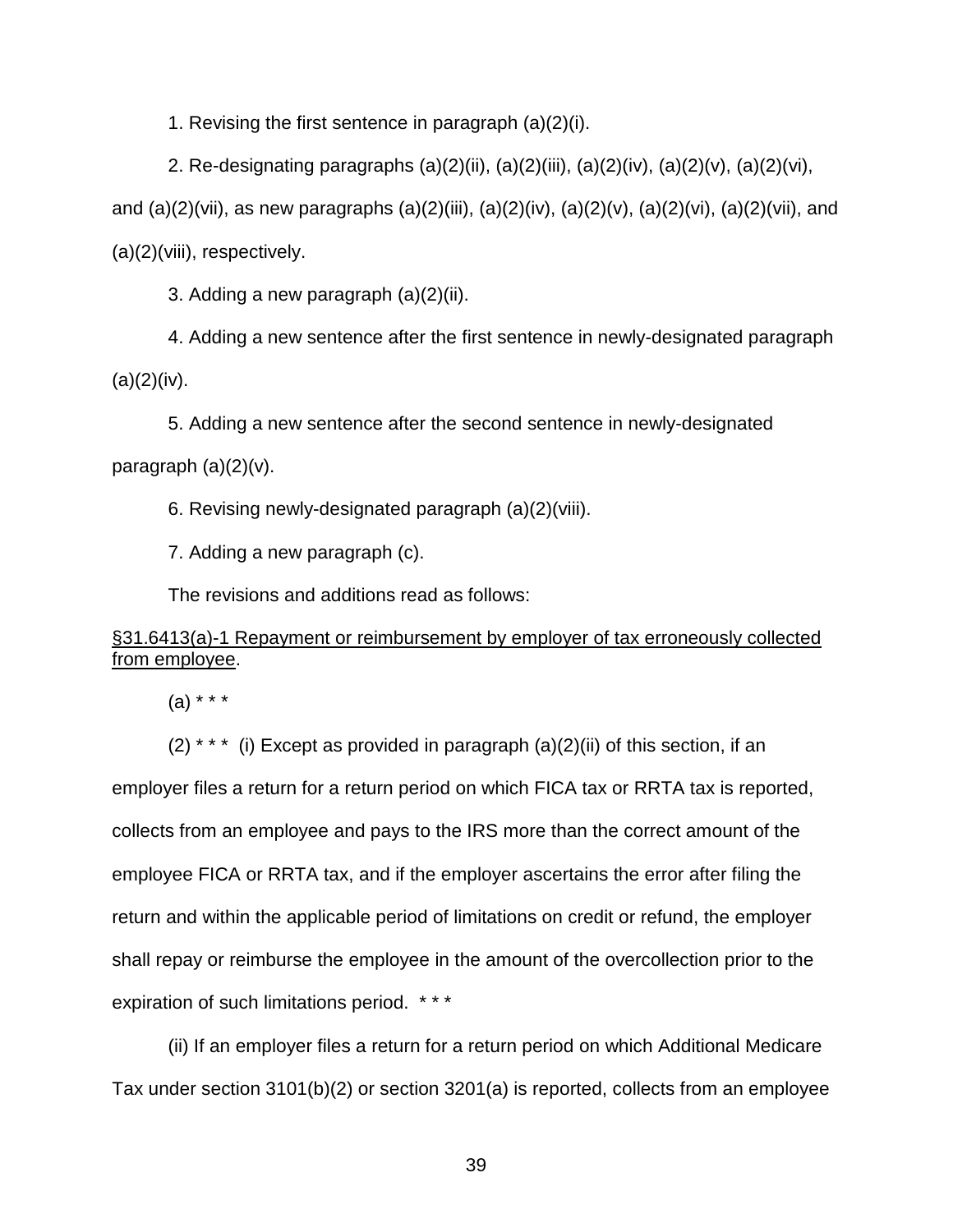and pays to the IRS more than the correct amount of Additional Medicare Tax required to be withheld from wages or compensation, and if the employer ascertains the error after filing the return but before the end of the calendar year in which the wages were paid, the employer shall repay or reimburse the employee in the amount of the overcollection prior to the end of the calendar year. However, this paragraph does not apply to the extent that, after reasonable efforts, the employer cannot locate the employee.

\* \* \* \* \*

 (iv) \* \* \* However, for purposes of overcollected Additional Medicare Tax under section 3101(b)(2) or section 3201(a), the employer shall reimburse the employee by applying the amount of the overcollection against the employee FICA or RRTA tax which attaches to wages or compensation paid by the employer to the employee in the calendar year in which the overcollection is made. \* \* \*

 (v) \* \* \* This paragraph (a)(2)(v) does not apply for purposes of overcollected Additional Medicare Tax under section 3101(b)(2) or section 3201(a) which must be repaid or reimbursed to the employee in the calendar year in which the overcollection is made. \* \* \*

\* \* \* \* \*

 (viii) For corrections of FICA and RRTA tax paid under the wrong chapter, see §31.6205-1(b)(2)(ii) and (b)(2)(iii) and §31.3503-1. \* \* \* \* \*

 (c) Effective/applicability date. Paragraph (a) of this section applies to adjustments made after the date of publication of the Treasury decision adopting these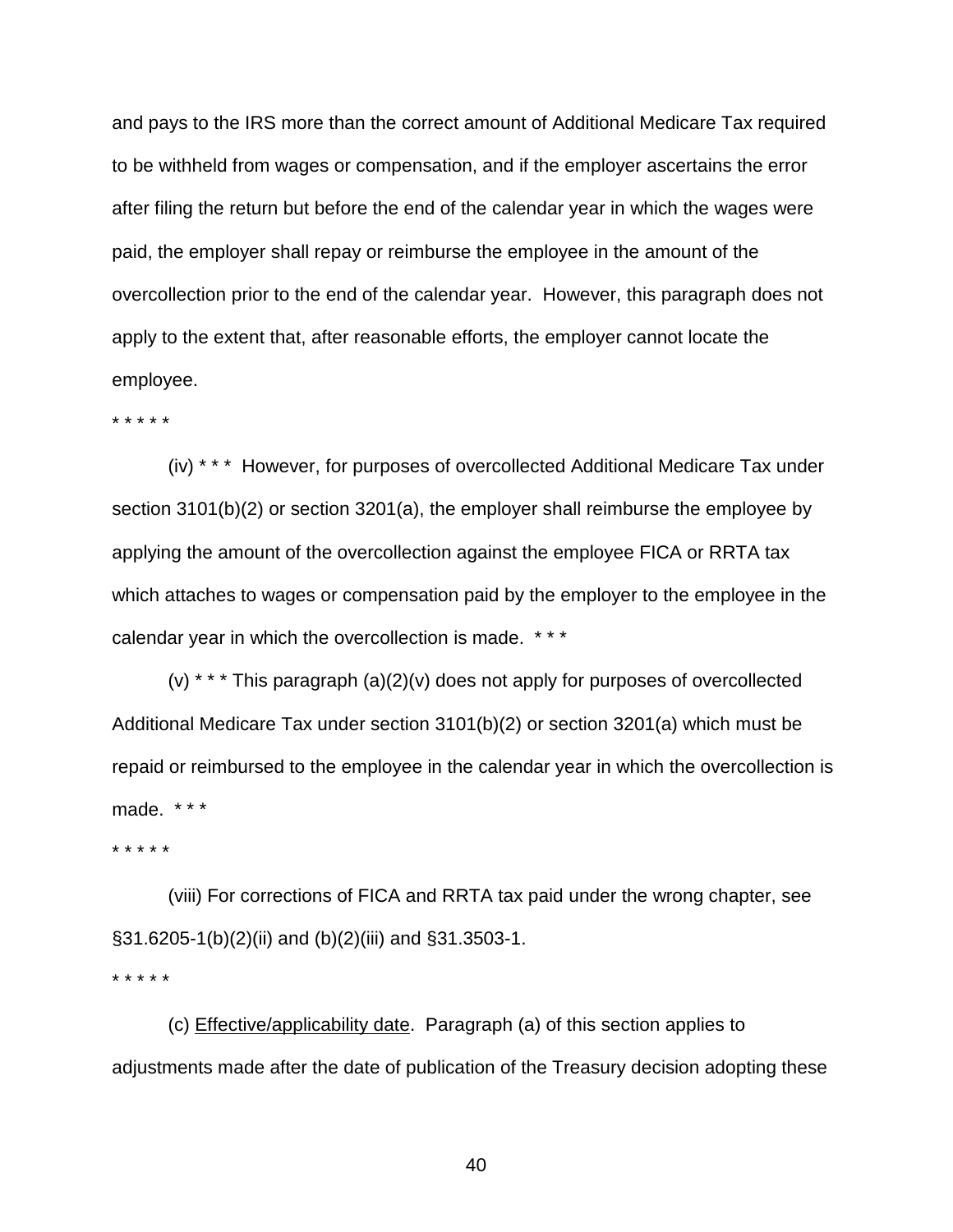rules as final regulations in the **Federal Register**.

Par. 13. Section 31.6413(a)-2 is amended by:

1. Adding a new sentence after the first sentence in paragraph (a)(1).

2. Adding a new sentence after the second sentence in paragraph (b)(2)(i).

3. Adding a new paragraph (e).

The revisions and additions read as follows:

## §31.6413(a)-2 Adjustments of overpayments.

 $(a) * * * *$ 

(1) \* \* \* However, this section only applies to overcollected or overpaid Additional Medicare Tax under section 3101(b)(2) or section 3201(a) if the employer has repaid or reimbursed the amount of the overcollection of such tax to the employee in the year in which the overcollection was made. \* \* \*

\* \* \* \* \*

(b) \* \* \*

 (2) \* \* \* (i) \* \* \* However, for purposes of Additional Medicare Tax under section 3101(b)(2) or section 3201(a), if the amount of the overcollection is not repaid or reimbursed to the employee under §31.6413(a)-1(a)(2)(ii), there is no overpayment to be adjusted under this section and the employer may only adjust an overpayment of such tax attributable to an administrative error, that is, an error involving the inaccurate reporting of the amount withheld, pursuant to this section. \* \* \*

\* \* \* \* \*